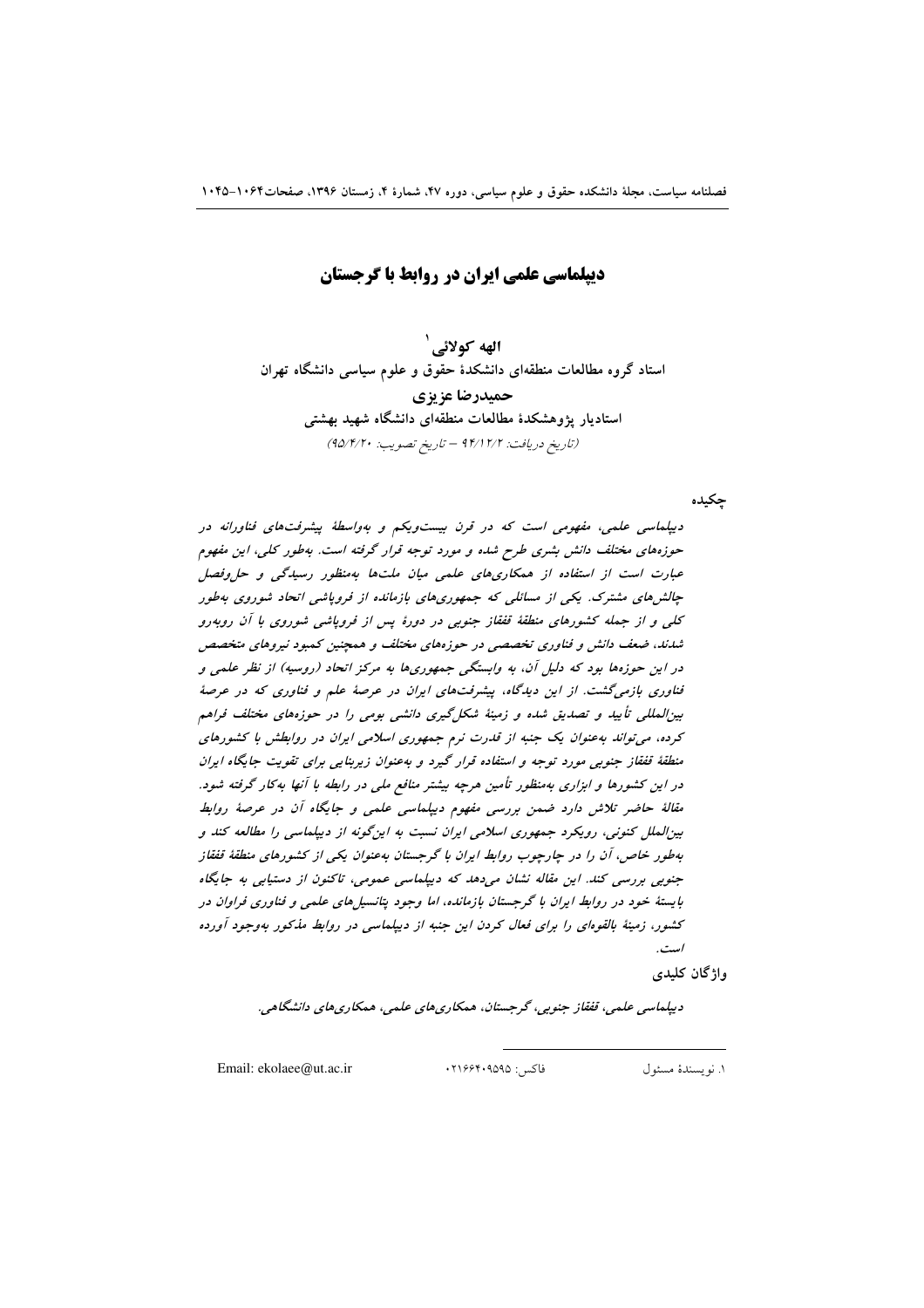دیپلماسی علمی، مفهومی است که در قرن بیستویکم و بهواسطهٔ پیشرفتهای فناورانه در حوزههای مختلف دانش بشری طرح شده و مورد توجه قرار گرفته است. بهطور کلی، این مفهوم عبارت است از استفاده از همکاریهای علمی میان ملتها بهمنظور رسیدگی و حل وفصل چالش های مشترک امروزه دیپلماسی علمی بهعنوان ابزاری مناسب بهمنظور پل زدن میان ملتها و دستیابی به منافع مشترک مورد توجه قرار میگیرد. بسیاری از چالشهای جهان امروز (مسائل مربوط به غذا، آب، انرژی، محیط زیست و سلامت)، تنها در صورتی با موفقیت حل،وفصل می شوند که دانشمندان، مهندسان و مبتکران در تدوین و اجرای راهحلها حضور داشته باشند (CDRF Global, 2015). آنچه دیپلماسی علمی را از دیگر انواع همکاریهای علمی بینالملل متمایز میسازد، رابطهٔ مستقیم آن با منافع و اهداف ملی است، زیرا دیگر گونههای همکاری علمی گاه با هدف منفعت اقتصادی و تجاری و بدون مشارکت مستقیم دولت صورت می گیرد. دیپلماسی علمی بر پایهٔ اصل منافع متقابل و اهداف مشترک بنا شده و وجود رابطه میان دو طرف، انگیزهٔ اصلی انجام همکاری است. بهطور کلی، تحقیق و توسعه در حوزههای علمی و فناوری بهشدت سیاسی شده و کشورهای مختلف، بسیار مراقب سرمایههای علمی خود و درآمد گرانبهای آن هستند (Turekian & Others, 2015).

منطقهٔ قفقاز جنوبی، منطقهای است که هم بهسبب مجاورت جغرافیایی و هم بهواسطهٔ پیوندهای دیرینهٔ تاریخی با ایران، اهمیت بالقوه چشمگیری برای کشورمان دارد. هرچند کشورهای این منطقه به مدت ۷۰ سال بهواسطهٔ کنترل مرکزی مسکو، امکان ارتباط مستقل خارجی را نداشتند، طی بیش از دو دهه از زمان استقلال این کشورها تاکنون، فضای جدیدی از لحاظ ارتباطات و تعاملات بر این منطقه حاکم شده است که برای جمهوری اسلامی ایران نیز اهمیت دارد. یکی از مسائلی که جمهوریهای بازمانده از فروپاشی اتحاد شوروی و از جمله کشورهای منطقهٔ قفقاز جنوبی در دورهٔ پس از فروپاشی شوروی با آن روبهرو شدند، ضعف دانش و فناوری جدید و همچنین کمبود نیروهای متخصص بود. با وجود تلاشهای مختلف صورتگرفته در کشورهای منطقه در سال۵ای پس از فروپاشی شوروی، این موضوع همچنان کم و بیش در بخشهای مختلف به چشم می خورد. از این دیدگاه، پیشرفتهای ایران در عرصهٔ علم و فناوری که در عرصهٔ بینالمللی مورد تأیید و تصدیق قرار گرفته است، می تواند به عنوان یک جنبه از قدرت نرم جمهوری اسلامی ایران در روابطش با کشورهای منطقهٔ قفقاز جنوبی مورد توجه و استفاده قرار گیرد و بهعنوان زیربنایی برای تقویت جایگاه ایران در این کشورها بهکار رود.

مقدمه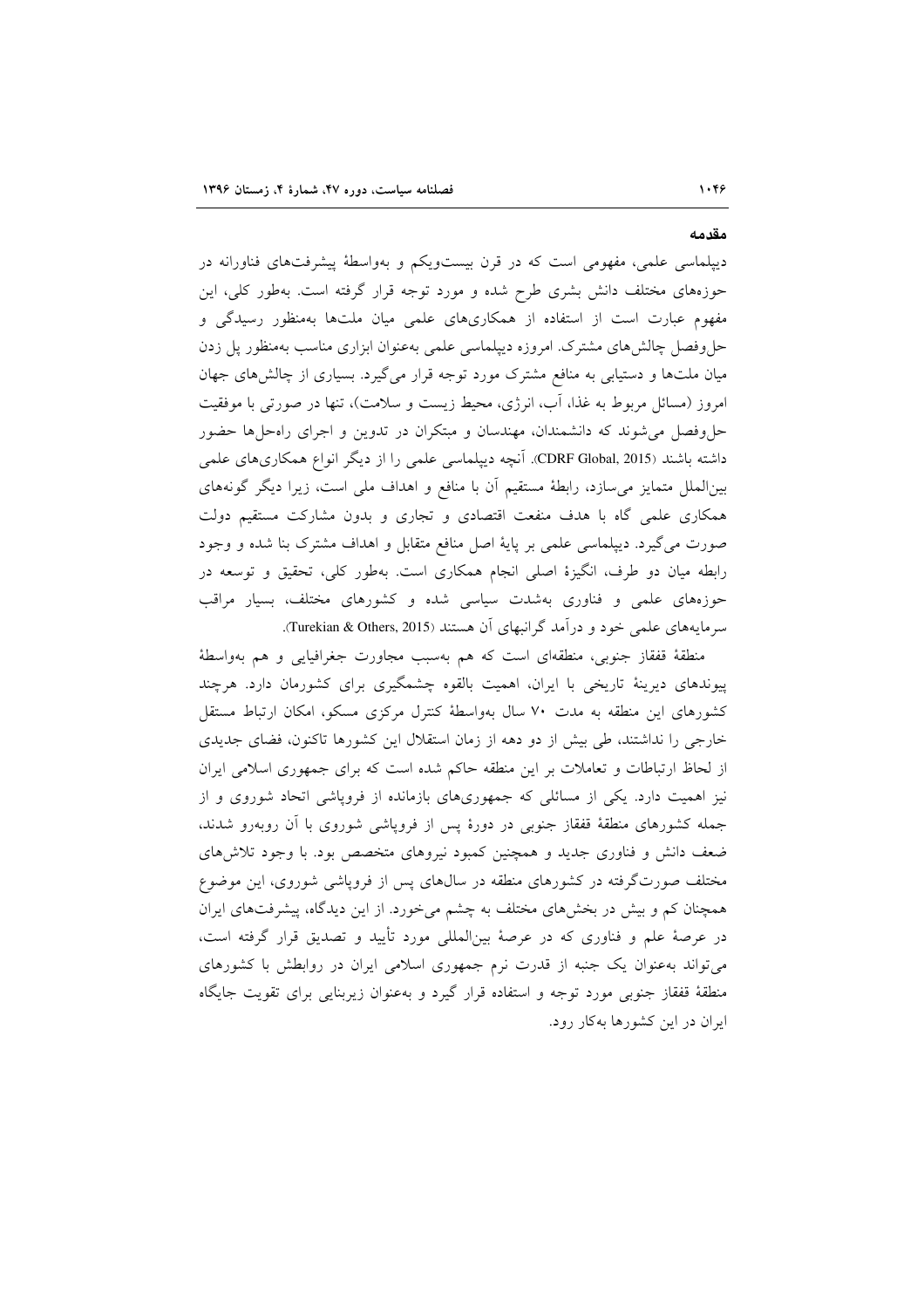با توجه به مطالب یادشده، نویسندگان ضمن بررسی مفهوم دیپلماسی علمی و جایگاه آن در عرصهٔ روابط بین(لملل) رویکرد جمهوری اسلامی ایران نسبت به این گونه از دیپلماسی را مطالعه کرده و آن را در چارچوب روابط ایران با گرجستان بهعنوان یکی از کشورهای منطقهٔ قفقاز جنوبی بررسی میکنند. بر این اساس، سؤال اصلی این نوشتار این است که فرصتها و چالشهای ایران در استفاده از ابزار دیپلماسی علمی در روابط با گرجستان چیست؟ چه اقدامهایی در این عرصه انجام گرفته است؟ فرضیهٔ اصلی آنان این است که عواملی مانند ضعف علمی و فناوری گرجستان پس از اتحاد شوروی و رویکرد مثبت این کشور به روابط با ایران، زمینهٔ مساعدی را برای ایران در حوزهٔ دیپلماسی عمومی فراهم کرده، اما کم توجهی ایران به بایستههای این نوع دیپلماسی در کنار فشارها و محدودیتهای بینالمللی، سبب شده است این عامل تاکنون در روابط دو کشور نقش حاشیهای داشته باشد. در این نوشتار، پس از بررسی نقش و جایگاه دیپلماسی علمی در روابط ایران با گرجستان و زمینههای استفادهنشده در این بخش، راهکارهایی برای فعال کردن این نوع دیپلماسی بهمنظور دستیابی به منافع حداکثری در روابط با این کشور ارائه می شود.

### چار چوپ مفهومی: دیپلماسی علمی

دیپلماسی علمی به معنای بهره بردن از همکاری میان ملتها برای پرداختن به مسائل مشترک و همکاری سازنده در عرصهٔ بین|لمللی است. «اَکادمی جهانی علوم»<sup>۱</sup> که بهطور تخصصی در این زمینه فعالیت میکند، در تعریف خود از این مفهوم اشاره میکند که دیپلماسی علمی، می تواند شکل های مختلفی به خود بگیرد: «زمانی که دانشمندان برای پروژههای چندملیتی دربارهٔ علوم فضایی یا فیزیک گرد هم میآیند، دولتهای آنها توافقهای دیپلماتیکی را برای مدیریت و تأمین مالی این پروژهها تدوین میکنند. زمانی هم که روابط سیاسی میان دو کشور تیره یا قطع می شود، تلاشهای مشترک در حوزهٔ پژوهشی، می تواند به آنها ابزاری برای ادامهٔ مذاکره و اعتمادسازی بدهد» (TWAS, 2016).

از نظر تاریخی، این مفهوم پس از جنگ جهانی دوم مورد توجه جدی قرار گرفت. در این دوره، دیپلماسی علمی بیشتر به همکاریهای آمریکا و اتحاد شوروی مربوط بود. در شرایطی که تعاملات سیاسی کشورهای مختلف، بهویژه آمریکا و اتحاد شوروی به بن بست رسیده بود، همکاریهای حوزههای علم و فناوری می توانست ارتباط حداقلی بین این کشورها برقرار کند. در واقع، تحلیل گران به این نقطه رسیده بودند که علم و فناوری این ظرفیت را دارد که بین بازیگران مختلف عرصهٔ بینالملل، تعامل پایدار برقرار کند. پس از جنگ جهانی دوم، نهادها و

<sup>1.</sup> The World Academy of Sciences (TWAS)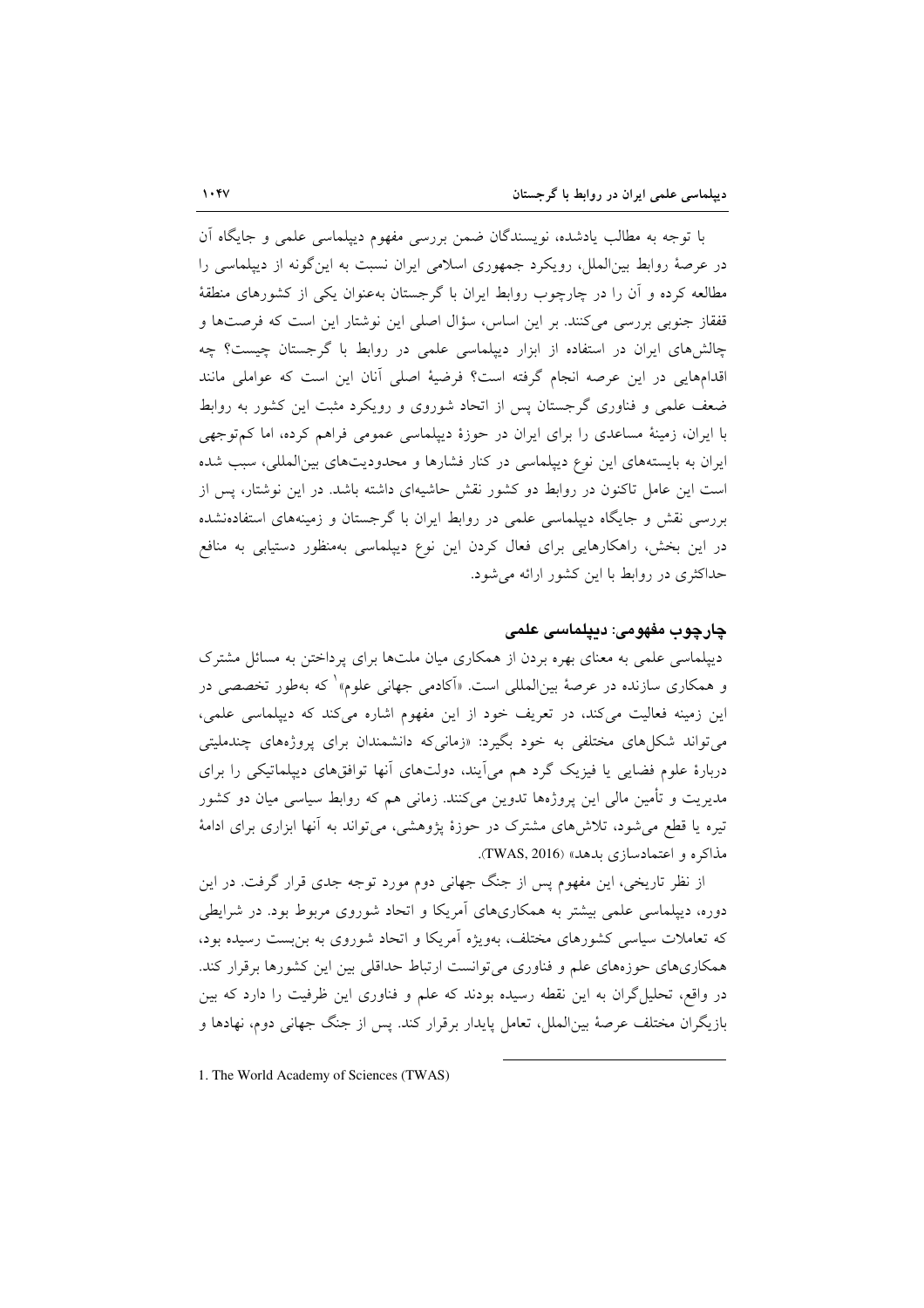سازمانهایی نیز ایجاد شد که در حوزهٔ علمی و فناوری مشغول فعالیتاند. در این عرصه ییمانها و کنوانسیونهای مختلفی نیز به تصویب رسیده که از مشهورترین آنها می توان به «پیمان منع گسترش سلاحهای هستهای» (ان.پی.تی) اشاره کرد. این پیمان از یک نظر، امنیتی-سیاسی و از منظری دیگر، پیمان علمی– فناوری است که سازوکارهای دستیابی به فناوری هستهای را مشخص می کند و سامان می دهد (براتی، ۱۳۹۳).

غیر از پیمان ان پی تی، باید دانست سازمانها و نهادهای مهمی در سطح بین المللی و نیز در کشورهای مختلف جهان، در زمینهٔ دیپلماسی علمی فعال(ند. از این جمله می توان به «ابتکار دیپلماسی علم و فناوری» سازمان ملل اشاره کرد که هدف از آن، بسیج تخصص های علمی و فناوری برای توانبخشی به دیپلماتها و نمایندگان کشورها و تصمیمگیری آگاهانه در جایی که علم و فناوري نقش مهمي ايفا مي كند، اعلام شده است. «انجمن پيشبرد علم أمريكا» با راهاندازی کرسی های هماندیشی برای دانشمندان و تحلیل گران سیاسی و سیاستگذاران، علاقهمند است بهعنوان میانجی میان جوامعی که رابطهٔ رسمی با اَنها محدود است، عمل کند. «انجمن پادشاهی انگلیس» که در زمینههای نوظهور دیپلماسی علمی بسیار فعال است، در رابطه با کشورهای مسلمان نیز اقدامهایی را در زمینهٔ دیپلماسی علمی انجام داده است. «دفتر مشاور علم و فناوری» وزارت خارجهٔ آمریکا نیز، مشارکت با جوامع علمی مل<sub>ی</sub> و بین|لمللی و ارائهٔ مشاورهٔ دقیق علمی و فناوری به وزارت خارجهٔ این کشور را دنبال میکند (میرحسینی و دوستدار، ۱۳۹۳: ۱۲۹).

در تعاریف جدیدتر از قدرت، دیپلماسی علمی در کنار مفهوم کلیتر دیپلماسی عمومی ٔ بهمنزلهٔ یکی از ابزارهای پیشبرد قدرت نرم کشورها مورد توجه قرار میگیرد که میتواند در جهت پیشبرد اهداف و منافع دولتهای مختلف بهکار رود. از دید جوزف نای، طراح اصلی مفهوم قدرت نرم، همزمان با ورود به هزارهٔ سوم میلادی و بهدلیل تغییر ماهیت سیاستهای بين|لمللي، منابع قدرت نيز تحول يافته و اشكال نامحسوس قدرت اهميت بيشترى يافته است. این بعد از قدرت، چهرهٔ دوم قدرت یا قدرت نرم خوانده می شود که محصول و برایند کسب اعتبار بین|لمللی و تأثیرگذاری غیرمستقیم توأم با رضایت بر دیگران است (نای، ۱۳۸۷: ۴۶). با این حال، برخی مفهوم «قدرت هوشمند»<sup>۲</sup> که ابتدا در سال ۲۰۰۴ توسط سوزان ناسل مطرح شد (Nossel, 2004) و سیس توسط جوزف نای بهمنظور تدوین راهبردی برای سیاست خارجی ایالات متحده مورد توجه قرار گرفت، بیش از پیش کاربرد دیپلماسی علمی را مطرح میسازد. نای، قدرت هوشمند را توانایی ترکیب قدرت نرم و سخت در قالب یک راهبرد موفق میداند

1. Public Diplomacy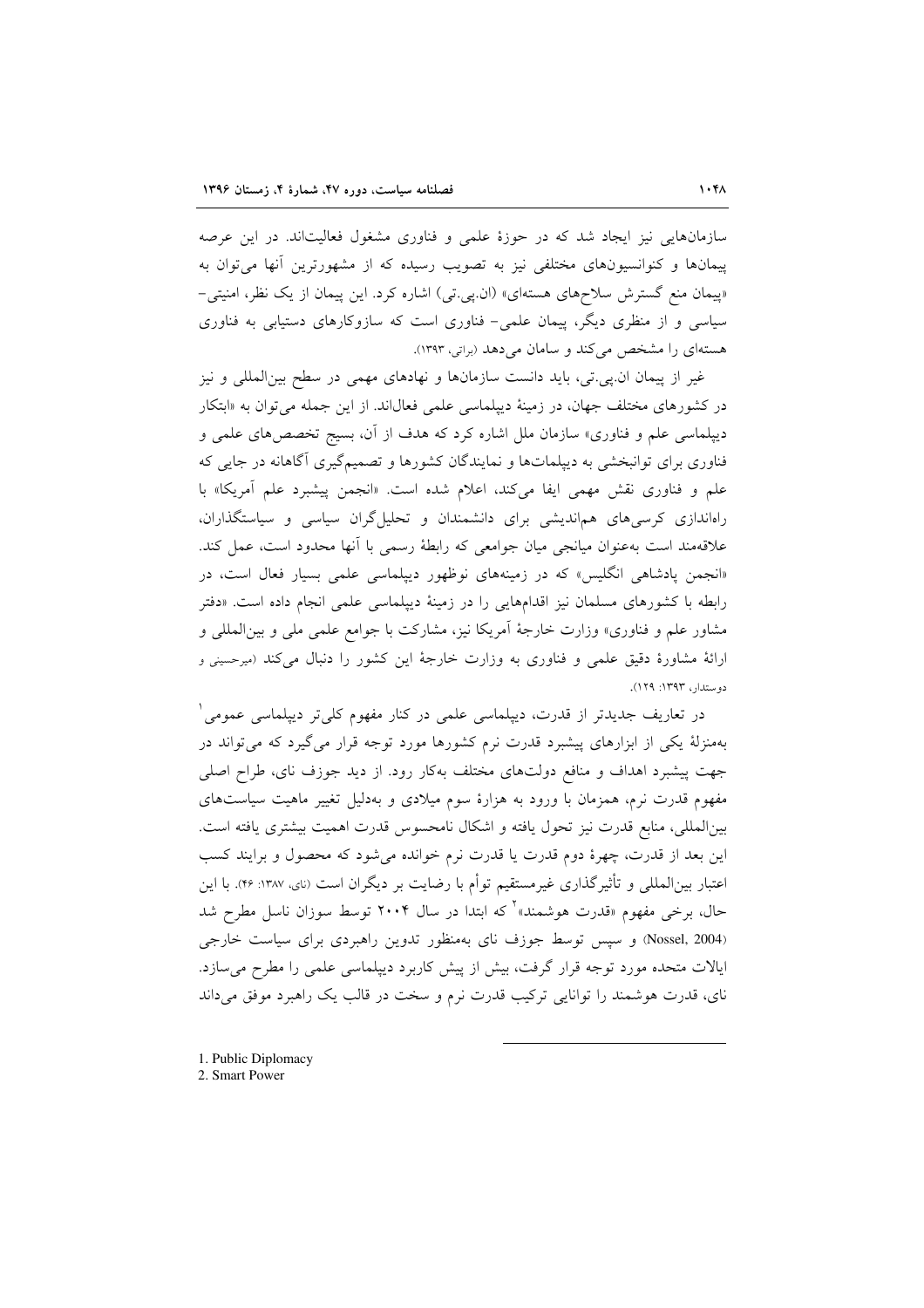(Nye, 2007). نای در مقالهای با ریچارد آرمیتاژ نوشت: «با در هم آمیختن قدرت نظامی و اقتصادی ایالات متحده با سرمایهگذاری بیشتر در قدرت نرم، واشنگتن می تواند چارچوبی را برای فائق آمدن بر چالشهای دشوار جهانی بهوجود آورد (Armitage & Nye, 2007).

در برخی تعاریف، دیپلماسی علمی دارای سه حوزه تعریف می شود؛ نخست، علم و فناوری در دیپلماسی که در این حالت، علم در راستای شکل(هی و حمایت از اهداف سیاست خارجی بهعنوان پشتوانه عمل میکند؛ دوم، دیپلماسی برای علم و فناوری که در این حالت، دستگاه دیپلماسی، همکاریهای علمی و فناوری بینالمللی را تسهیل میکند؛ سوم، علم و فناوری برای دیپلماسی که در این حالت، همکاریهای علمی و فناوری، فضای روابط بینالملل را بهبود میبخشد (میرکوشش، ۱۳۹۳). در این مقاله، هر سه جنبه در پیوند یکدیگر و نوع عملکرد آنها بهمنظور دستیابی به اهداف و منافع ملی مورد توجه قرار می گیرد.

#### رویکرد جمهوری اسلامی ایران به دیپلماسی علمی

با توجه به اینکه جمهوری اسلامی ایران همواره گسترش آرمانها و ارزشهای اسلامی را در دستور کار داشت، ریشهٔ اقدامهای مرتبط با دیپلماسی علمی در جمهوری اسلامی ایران را میتوان پیش از هر چیز در چارچوب مفهوم کلی تر دیپلماسی فرهنگی کشور مورد توجه قرار داد. بهطور کلی، دیپلماسی فرهنگی جمهوری اسلامی ایران، کوشش و اقدامهای طراحی شده و سازمان یافتهٔ جمهوری اسلامی برای تأثیر بر برداشتها، ادراکها، افکار، ایدهآلها، ارزش۵ها و باورهای ملتهای دیگر از راه تبیین و ترویج فرهنگ و تمدن ایران و انقلاب اسلامی و شناخت و درک واقعی از فرهنگها و تمدنهای دیگر برای تأمین و توسعهٔ منافع ملی است. اهداف اصلی این نوع دیپلماسی را میتوان بدین صورت برشمرد: ارائهٔ ایران و فرهنگ و تمدن اسلامی- ایرانی بهعنوان یکی از تمدنهای بزرگ جهان؛ ارائهٔ تصویری روشن و مبتنی بر ارزش۵ای اسلامی منطبق با مکتب سیاسی امام خمینی؛ تصویرسازی از ایرانی پیشرفته و تحولخواه در عرصههای علم و سیاست و فرهنگ، بهگونهای که تبلیغ سنتها، باورها، تاریخ، پیشرفتهای علمی، فرهنگ عمومی و سبک زندگی ایرانیان برای سایر ملل، ذیل آن تعریف مې شود. حوزهٔ عمل دیپلماسي فرهنگې در عرصهٔ فرهنگ ملموس و غیرملموس بسیار وسیع است و عرصههای علم و فناوری و آموزش و رسانه را در برمیگیرد (دهقانی فیروزآبادی و رستگاری  $(54 - 54)$ : 1397).

جمهوری اسلامی ایران توانست از سالهای نخستین انقلاب پرشور و در سالهای میانی به شکلی متعادلتر، فضای بینالمللی را از دیدگاهها و نگرشهای آزادیخواهانه و استقلالطلبانهٔ خویش متأثر سازد. تلاش برای تأثیر بر کشورهایی که در حوزهٔ تمدنی ایران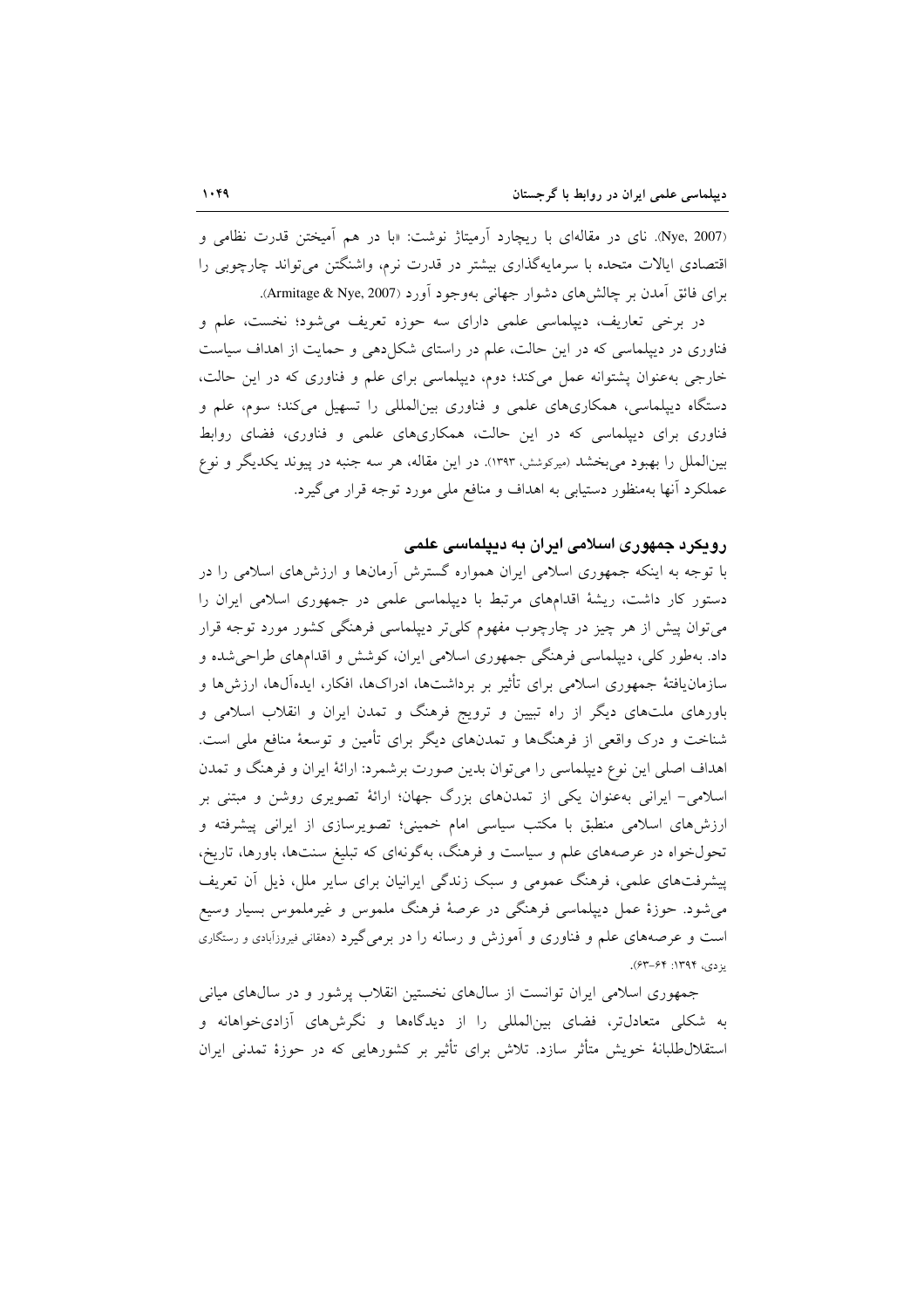قرار داشتند، بهویژه پس از فروپاشی اتحاد شوروی، به موازات تأثیر ایدئولوژیک و مذهبی گسترش چندانی نیافت. برگزاری همایش ها، نشستها، مبادلات دانشجویی، همفکری های علمی، اجرای پروژههای مشترک فرهنگی و تقویت صنعت گردشگری صورت پذیرفت. به مرور زمان و طرح نشدن ابتکارهای جدید در این برنامهها، بسیاری از طرحها نیمهکاره رها شد یا در صورت تداوم، از میزان تأثیر واقعی آن بهشدت کاسته شد (گلشن پژوه، ۱۳۸۹: ۱۴۹).

با این حال رویکرد مشخص ایران به دیپلماسی علمی بهعنوان ابزاری متمایز در سیاست خارجی، به اواخر دههٔ ۱۳۷۰ بازمیگردد؛ زمانی که نخستین تلاشهای جدی برای تقویت مراودات علمی با دنیا آغاز شد. دولت اصلاحات تلاش کرد روابط بین(لمللی دانشگاههای بزرگ را بهبود بخشد. برخی دانشگاهها به موفقیتهای علمی در این عرصه دست یافتند. با روی کار آمدن دولت اصولگرا و در نیمهٔ دههٔ ۱۳۸۰، با افزایش تنشهای سیاسی میان ایران و کشورهای غربی، دیپلماسی علمی هم تحت تأثیر سیاستهای دولت قرار گرفت و با اعمال تحریمها، ارتباطات علمی ایران با دنیا محدودتر شد. چالشهای ایران در این عرصه بهحدی بود که برخی مجلههای معتبر بینالمللی از چاپ مقالههای استادان و دانشجویان ایرانی پرهیز می کردند. با این حال، روند حل وفصل تنش های سیاسی ایران با غرب و بهطور مشخص، رسیدن به توافق هستهای میان ایران و گروه ١+۵ در تابستان ٢٠١۵، سبب شد به موازات گشایش در فضای کلی سیاست خارجی و دیپلماسی کشور، محدودیتهای مبادلات علمی و کاربست دیپلماسی علمی کشور نیز بهسرعت کاهش یابد (هاشمی، ۱۳۹۴). در موضوع تأثیر توافق هستهای بر بهبود فضای دیپلماسی علمی ایران، آمارهای وزارت علوم ایران نشان میدهد سه ماه پس از امضای این توافق، ۲۱ هیأت بلندپایهٔ علمی و فناوری از کشورهای مختلف جهان از جمله ألمان، اتریش، ایتالیا، ژاپن، فرانسه، سوئیس و نهادهای بینالمللی مانند مؤسسهٔ ماکس پلانک آلمان و مراکز تحقیقاتی کشورهای آسیایی مانند چین، ژاپن و کرهٔ جنوبی با سفر به ایران، با دانشگاههای ایرانی تفاهمنامههای همکاری امضا کردند (ایسنا، ۱۳۹۴/۸/۳).

بهطور کلی، باید گفت که از مجموعه اقدامهای انجامگرفته از سوی جمهوری اسلامی ايران در عرصهٔ ديپلماسي علمي، مي توان شش جنبهٔ متمايز و در همان حال، بههمپيوسته را شناسایی کرد (محسنی سهی و محسنی سهی، ۱۳۹۴: ۱۰۷– ۱۰۲):

۱. حجنبهٔ فرهنگی: شامل مؤلفههای برنامههای آموزشی و تعاملهای بینفرهنگی، اعزام سفیران فرهنگی از دانشگاهیان و نخبگان فرهنگی به دیگر دانشگاههای جهان، اعزام رایزنهای علمی به خارج از کشور، ارتباط با کرسیهای اسلامشناسی، برگزاری کرسیهای ایرانشناسی و حمایت از کرسیهای زبان فارسی در خارج کشور و زبانهای مهم خارجی در ایران.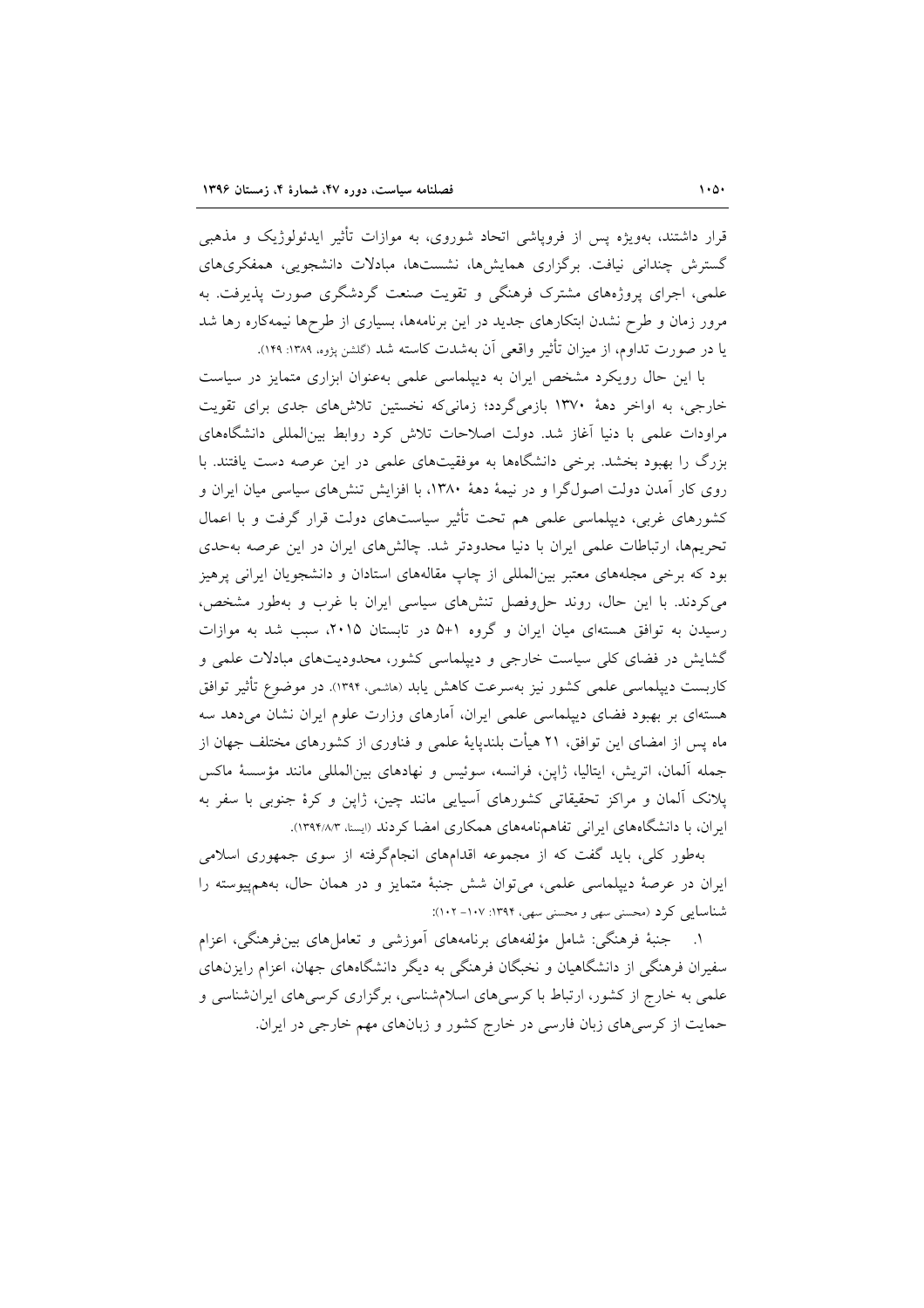۲. جنبهٔ یژوهشی: کتابهای مشترک دانشگاهی به زبانهای بینالمللی، برگزاری همایشهای بینالمللی مشترک، پروژههای پژوهشی مشترک با دانشگاههای بین المللی، ایجاد کرسیهای بینالمللی اَموزشی و پژوهشی، تشکیل پارکها، مراکز رشد و قطبهای علمی منطقهای و بین|لمللی، راهاندازی مجلههای یژوهشی بین|لمللی و تأسیس مراکز تحقیق و توسعهٔ علمي بين المللي.

۳. جنبهٔ آموزشی: شامل مؤلفههای برنامههای درسی مشترک دانشگاهی، برگزاری أزمونهای بین|لمللی، برگزاری دورهها و کارگاههای أموزشی مشترک بین|لمللی، ایجاد دانشگاههای مجازی و آموزش از راه دور بینالمللی، مبادلهٔ محتوای آموزشی و دیگر اطلاعات علمی و ایجاد رشتههای مشترک دانشگاهی.

۴. جنبهٔ اجرایی: شامل مؤلّفههای ارتباط با ایرانیان مقیم کشورهای دیگر، دادن مدارک تحصیلی مشترک با دانشگاههای بینالمللی، عضویت و مشارکت فعال در سازمانها و انجمنهای علمی- بینالمللی، مبادله و تعاملهای علمی و پژوهشی از طریق پایگاههای مجازی، بستن و اجرای قراردادها و تفاهمنامههای علمی، آموزشی و فنی، تأسیس دانشگاههای مشترک بینالمللی و ایجاد شعبههای دانشگاهی در دیگر کشورها.

۵. - جنبهٔ نیروی انسانی: شامل مؤلفههای اعزام دانشجو به خارج از کشور (بورسیه)، جذب دانشجویان خارجی، تسلط دانشگاهیان بر زبانهای مهم خارجی، جذب اعضای هیأت علمی خارجی، اعزام اعضای هیأت علمی برای تدریس در دانشگاههای خارج از کشور بهصورت مدعو، اعطای فرصت مطالعاتی به اعضای هیأت علمی و دادن فرصت مطالعاتی به دانشجو بان.

۶. جنبهٔ رفاهی: شامل مؤلفههای اعطای تسهیلات دانشجویی برای ویزا، اقامت، اجازهٔ كار و... دادن جوايز علمي مشترك بين المللي.

# نگاهی به روابط ایران و گرجستان پس از فروپاشی شوروی

گرجستان همواره بخشی از صحنهٔ معادلات ژئوپلیتیک قفقاز و دریای سیاه بوده که با توجه به تأثیرگذاری در قفقاز جنوبی و رقابت قدرتهای گوناگون در این منطقه، همواره پیش و پس از شوروی، مورد توجه بازیگران قدرتمند بوده است. در اصل ورود به قفقاز از اروپا، از مسیر دریای سیاه که سواحل شرقی آن سراسر مرزهای غربی گرجستان را تشکیل میدهد، انجام می گیرد. از نظر ژئواکونومیک، گرجستان منبع اصلی دسترسی به دریای سیاه، نزدیک به منابع نفتی دیگر همسایگان، پل ژئوپلیتیکی برای اتصال دریای خزر به دریای سیاه، قرار گرفتن در معادلات راهروی شرق به غرب و تا حدودی جنوب به شمال، عامل موازنهٔ امنیتی میان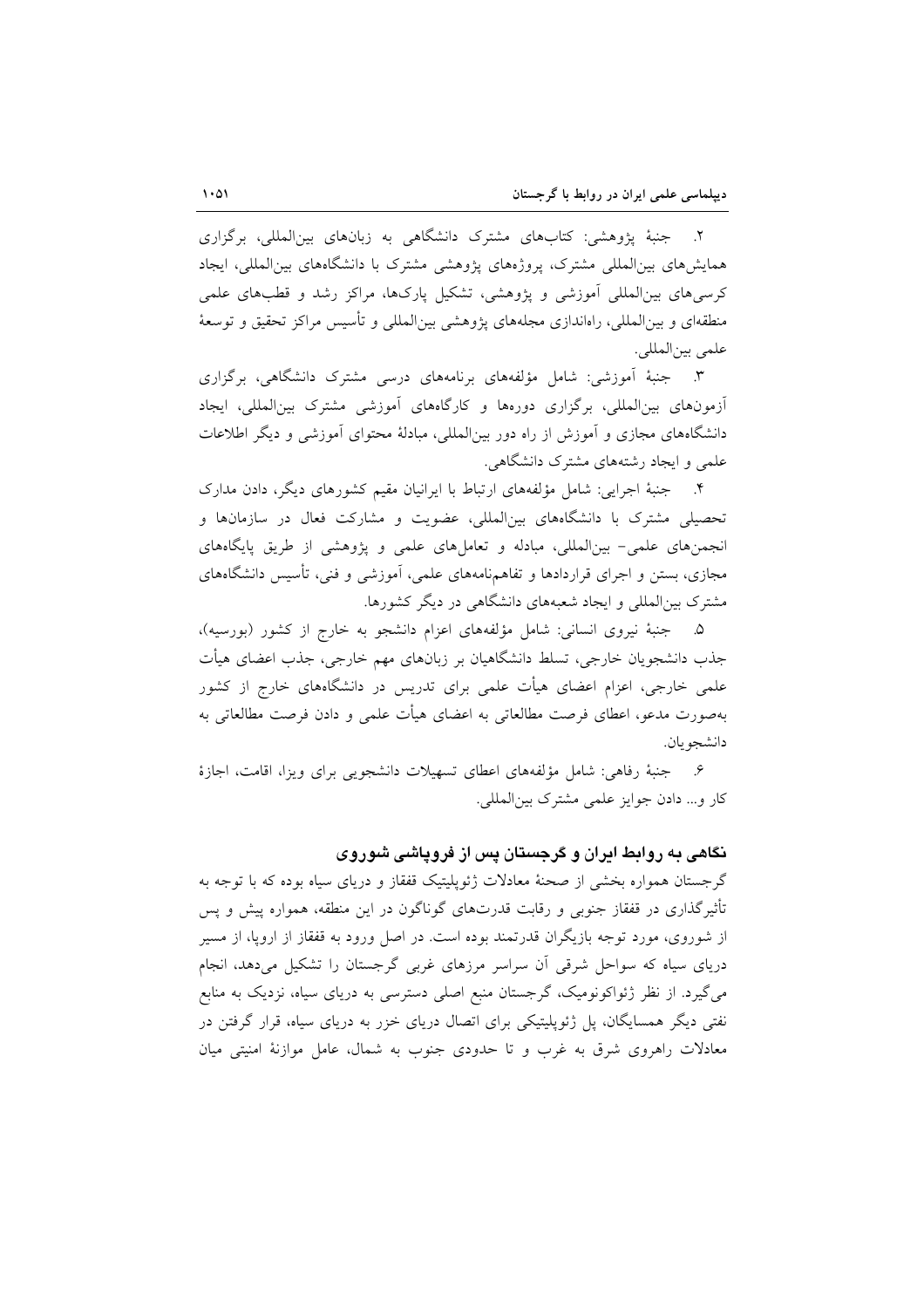ارمنستان و جمهوری اَذربایجان و نیز نقطهٔ تعادل میان روسیه، ترکیه و ایران، میان قدرتهای منطقهای و حوزهٔ کشمکش استراتژیک روسیه، اروپا و آمریکا بوده است (کلینی، ۱۳۹۰: ۱۹).

گرجستان برای تأمین ثبات ژئوپلیتیکی در قفقاز اهمیت ویژهای دارد. ایران و گرجستان چالشهای ژئوپلیتیکی شبیه به هم دارند. هر دو کشور همسایهٔ روسیه هستند. ایران از راه آبی و حوزهٔ دریای خزر با روسیه همسایه است و گرجستان از راه خشکی و گذرگاههای کوهستانی قفقاز و نیز در حوزهٔ دریای سیاه با روسیه همهمرز است. برای تفلیس این نکته مهم است که چگونه سیاستهای منطقهای خود را با پیگیری مناسبات خود با بازیگران فرامنطقهای و بهویژه اَمریکا تنظیم کند؛ بهگونهای که روابط دوستانهٔ همسایگی با روسیه هم حفظ شود. با این حال در منافع تاکتیکی و میان مدت ایران و گرجستان دوگانگی پدیدار شده است. آمریکا یس از افغانستان و عراق، به آسیای مرکزی و قفقاز و بهویژه گرجستان و حوزهٔ دریای سیاه توجه بیشتری نشان داده است. این رویکرد آمریکا در ادامهٔ توسعهٔ ناتو بهسوی شرق، زمینهٔ همراهی سیاستهای ایران با روسیه در برابر گرجستان را در پی داشته است (تولایی، ۱۳۸۹: ۹۰).

در مقایسه با دو کشور دیگر قفقاز جنوبی، گرجستان پس از استقلال، روابط گستردهای با ایران نداشته است. نبود مرز مشترک میان ایران و گرجستان، از عوامل ژئوپلیتیکی در محدود بودن روابط این دو کشور بوده است. در فوریهٔ ۱۹۹۲ در سفر ادوارد شواردنادزه، رئیس جمهور وقت گرجستان به ایران، بیانیهٔ اصول همکاریهای ایران و گرجستان به امضای رؤسای جمهور دو کشور رسید. در این بیانیه بر همکاری دو کشور در سطح منطقهای و جهانی و نیز ایجاد روابط اقتصادی میان ایران و گرجستان در زمینههای گاز، حملونقل، تجارت و نیز ایجاد مقدمات ارتباط دریای سیاه و دریای خزر و خلیجفارس تأکید شد (اطلاعات، ۱۳۷۱/۱۱/۳: ۱۴). روابط ایران و گرجستان همواره با حساسیت آمریکا و اسرائیل مواجه بوده است ( Cornel 2003). سفیر آمریکا در گرجستان در سال ۲۰۰۶ در این مورد گفت: «واشنگتن با برقراری روابط استراتژیک ایران و گرجستان مخالف است» (أفتاب یزد، ۱۳۸۵). در زمستان ۲۰۰۰ حساسیت اسرائیل نسبت به روابط ایران و گرجستان بهگونهای آشکار مطرح شد. در پی انتشار خبر اعزام ۵۰ کارشناس گرجی برای تعمیر هواپیماهای ایران، دولت اسرائیل گرجستان را تهدید کرد در صورت صدور هواپیما به ایران، از ادامهٔ همکاری خودداری خواهد کرد (سیاست روز، ۱۳۸۱: ۳). سپس شواردنادزه اعلام کرد کشورش قصد ندارد هواپیماهای سوخو ۲۵ خود را به ایران بفروشد (خراسان، ۱۳۸۱: ۱۶). پس از وقوع «انقلاب گل سرخ» در گرجستان، ایران واکنشی تأييدآميز اما بااحتياط در مورد اّن نشان داد. سيد محمد خاتمي، رئيسجمهوري وقت هم در پیامی به میخائیل ساکاشویلی، انتخاب وی را به عنوان رئیس جمهور گرجستان تبریک گفت (شرق، ۱۳۸۲: ۵).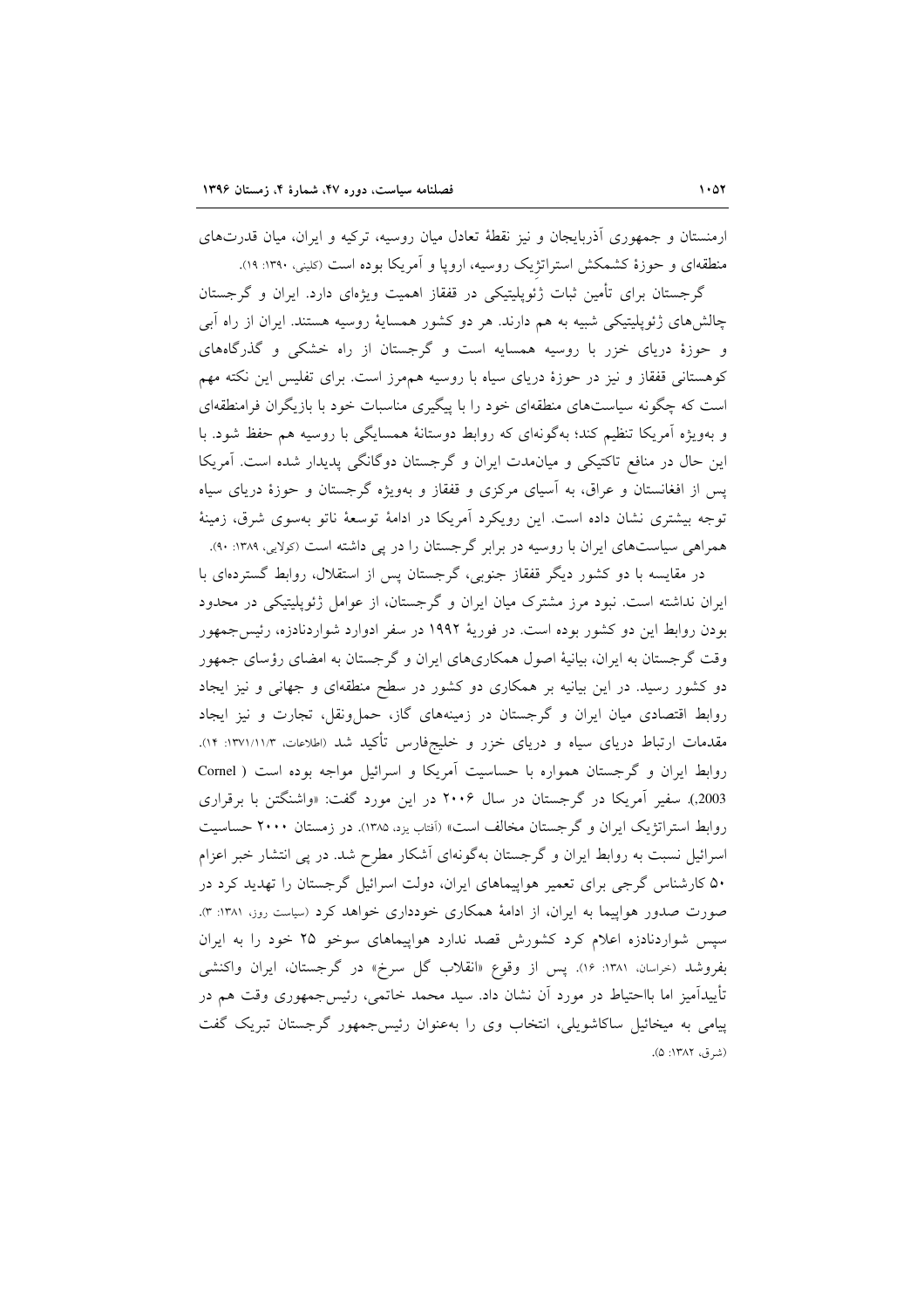در مجموع، تا سال ۲۰۰۶، روابط گرجستان و ایران تقریباً در حالت رکود قرار داشت. هنگامی که روسیه در سال ۲۰۰۶ تجریمهای شدید اقتصادی علیه گرجستان اعمال کرد و قیمت گاز ارسالی خود از ۱۱۰ دلار در هر متر مکعب را به ۲۳۰ دلار افزایش داد که به قطع عرضهٔ گاز به گرجستان منجر شد، جمهوری اسلامی ایران گامی جسورانه در حمایت از گرجستان برداشت و گاز ایران را بهعنوان جایگزین، برای کمک به گرجستان به این کشور فرستاد (Chitadze,2011: 620). با این حال، تفلیس بهسبب نگرانی و مخالفت واشنگتن، با درخواست تهران برای ارتقای روابط و نزدیکی بیشتر تهران- تفلیس روی خوش نشان نداد. به هر حال گر جستان نگران بود که ایران در این روابط، ملاحظات مسکو را در نظر داشته باشد.

در سال ۲۰۰۸ نیز هنگامی که گرجستان با استرداد یک شهروند ایرانی به ایالات متحده به اتهام قاچاق، پول شویی و توطئه موافقت کرد، این موضوع در تهران عملی ضدایرانی ارزیابی شد و چشمانداز توسعهٔ روابط را تیره کرد. اما در همان سال، روابط ایران و گرجستان دستخوش دگرگونی مهمی شد و نشان داد نگاه ایران به گرجستان براساس واقعیتهای منطقه و عمل گرایانه بوده و مبتنی بر ملاحظات مسکو نیست. در هشتم اوت ۲۰۰۸ و با تهاجم نظامی گرجستان به تسخینوالی ْ، مرکز استان خودمختار اوستیای جنوبی و همزمان با آغاز بازیهای المپیک پکن، روسیه با قدرت با دولت مرکزی گرجستان وارد جنگی پنجروزه شد و این مناطق را از قلمرو حاکمیت گرجستان جدا کرد. در واقع، در پی حملهٔ روسیه و انفعال غرب در این بحران، مقامهای تفلیس متوجه شدند نمی توانند به حمایت غرب برای امنیت خود تکیه کند. از همین رو، توسعهٔ روابط با قدرتهای منطقهای، برای منافع امنیتی و حیاتی آن در دستور کار تفلیس قرار گرفت. در نتیجه، هدف دیپلماسی گرجستان پس از بحران ۲۰۰۸، ایجاد تعادل مناسب از قدرت در منطقه و تنوع در سیاست خارجی خود بود که شامل افزایش روابط خود با جمهوری اسلامی ایران شد (Nodia, 2011). در واقع، اعتبار و تصویر ایران زمانی در گرجستان بهبود یافت که برخلاف انتظار، ایران استقلال مناطق جدایی طلب اوستیای جنوبی و آبخازیا را به رسمیت نشناخت و تمامیت ارضی گرجستان را تأیید کرد.

در روابط ایران و گرجستان تاکنون جنبهٔ اقتصادی بر دیگر جنبههای ارجحیت داشته است. در این میان، صدور گاز ایران به گرجستان یکی از محورهای اصلی روابط اقتصادی دو کشور بوده، زیرا پس از فروپاشی شوروی، گرجستان در تأمین سوخت مصرفی خود با مشکلات فراوانی مواجه شد (Egiazarian, 2006). تلاش های گرجستان برای حل این مشکل، موجب شد در روابط اقتصادی ایران و گر جستان، صادرات گاز جایگاهی ویژه پیدا کند. در ژوئن ۱۹۹۲ در سفر نخستوزیر گرجستان به ایران، یادداشت تفاهمی در این زمینه میان دو کشور امضا شد

1. Tskhinvali.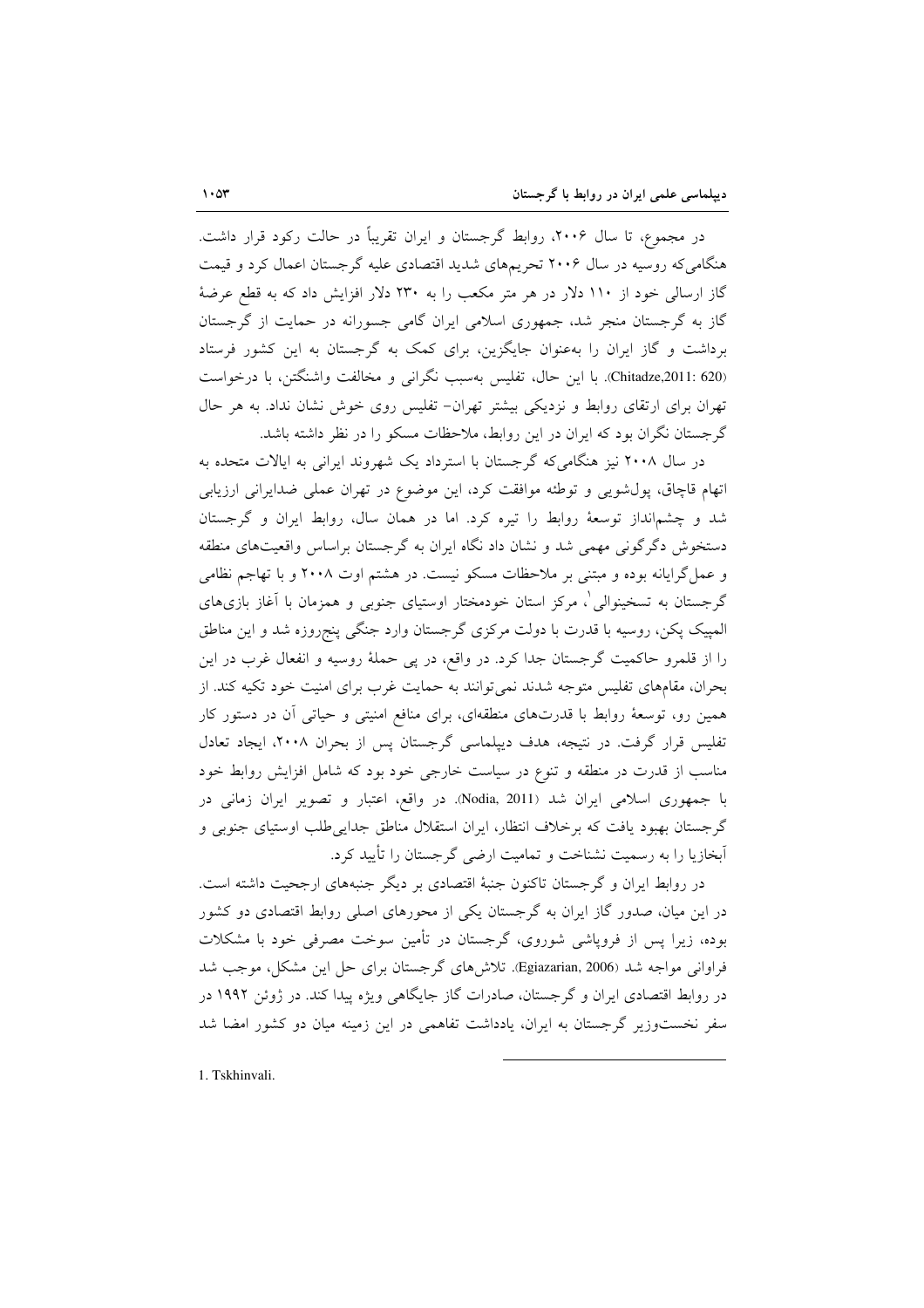(اطلاعات، ١٣٧١: ٣). تلويزيون مسكو خبر داد گرجستان در برابر تحويل مواد شيميايي، مواد معدني و سایر مواد خام به ایران، ۲۰۰ میلیارد متر مکعب گاز از ایران تحویل خواهد گرفت (اطلاعات، ۱۳۷۱: ۳). ناتوانی گرجستان در بازپرداخت دیون خود به ایران، مانع اصلی توسعهٔ صادرات گاز ایران به گرجستان بوده است. مشکلات گرجستان در پرداخت دیون خود به ایران ادامه یافت. در یی سفر ساکاشویلی به تهران اعلام شد این کشور مقدمات آغاز صدور گاز ایران را از ژانویهٔ ۲۰۰۵ فراهم کرده است. وی هدف از این اقدام را تضمین امنیت انرژی گرجستان و جلوگیری از وقوع هر گونه وضعیت فوقالعاده در این کشور عنوان کرد و افزود: «گرجستان در پی این است که آب معدنی خود را در عوض گاز به ایران صادر کند ( &Alexander's Gas .(Oil Connections, 2004)

وضع تحریمهای بین المللی بر بخش انرژی ایران از سال ۲۰۱۱ بر سر موضوع هستهای، بیش از پیش بر موانع در این حوزه افزود. با این حال، به فاصلهٔ اندکی پس از حصول توافق هستهای میان ایران و گروه ۱+۵ و سپس آغاز برداشته شدن تحریمها، بار دیگر بحثهایی جدی دربارهٔ انتقال گاز ایران به گرجستان درگرفت و مذاکراتی نیز در این زمینه میان طرفین انجام پذیرفت. در اوایل ژانویهٔ ۲۰۱۶، ایران اعلام کرد مذاکراتی با گرجستان برای انتقال گاز به این کشور از طریق ارمنستان انجام گرفته است. به گفتهٔ مسئولان ایرانی، قرار شد روزانه بین ۸ تا ۱۴ میلیون مترمکعب گاز ایران از طریق خط لولهای با گذر از ارمنستان به گرجستان انتقال یابد تا برای تأمین نیازهای داخلی این کشور، بهویژه تولید برق، از آن استفاده شود. هدف از این طرح، تنها گرجستان بود. با این حال، این موضوع در کشورهای اروپایی مورد توجه قرار گرفت و بحثها دربارهٔ امکان توسعهٔ این پروژه، بهگونهای که صادرات گاز ایران به اروپا را نيز شامل شود، آغاز شد (Press TV, 4/1/2016).

اما حدود دو ماه بعد و در پنجم مارس ۲۰۱۶، دولت گرجستان اعلام کرد جمهوری اَذربایجان را بهعنوان منبع تأمین گاز اضافی مورد نیاز و شریک بلندمدت خود انتخاب کرده است. با وجود این، ابراز علاقهٔ مستمر طرفین طی سالهای اخیر به توسعهٔ تعاملات در این حوزه از یک سو، و چشمانداز توسعهٔ طرحهای صادراتی گاز ایران به سمت اروپا از طریق گرجستان از سوی دیگر و همچنین تحولات مثبت اخیر در روابط تهران– تفلیس (از لغو مجدد ویزای ورود به گرجستان برای شهروندان ایرانی گرفته تا توافق چندجانبهٔ روسیه، ایران، ارمنستان و گرجستان بر سر ایجاد راهروی انرژی شمال- جنوب)، سبب شده موضوع همکاریهای انرژی ایران و گرجستان همچنان بهعنوان موضوعی مهم و مورد بحث باقی بماند و یکی از محورهای اصلی روابط تهران و تفلیس را به خود اختصاص دهد.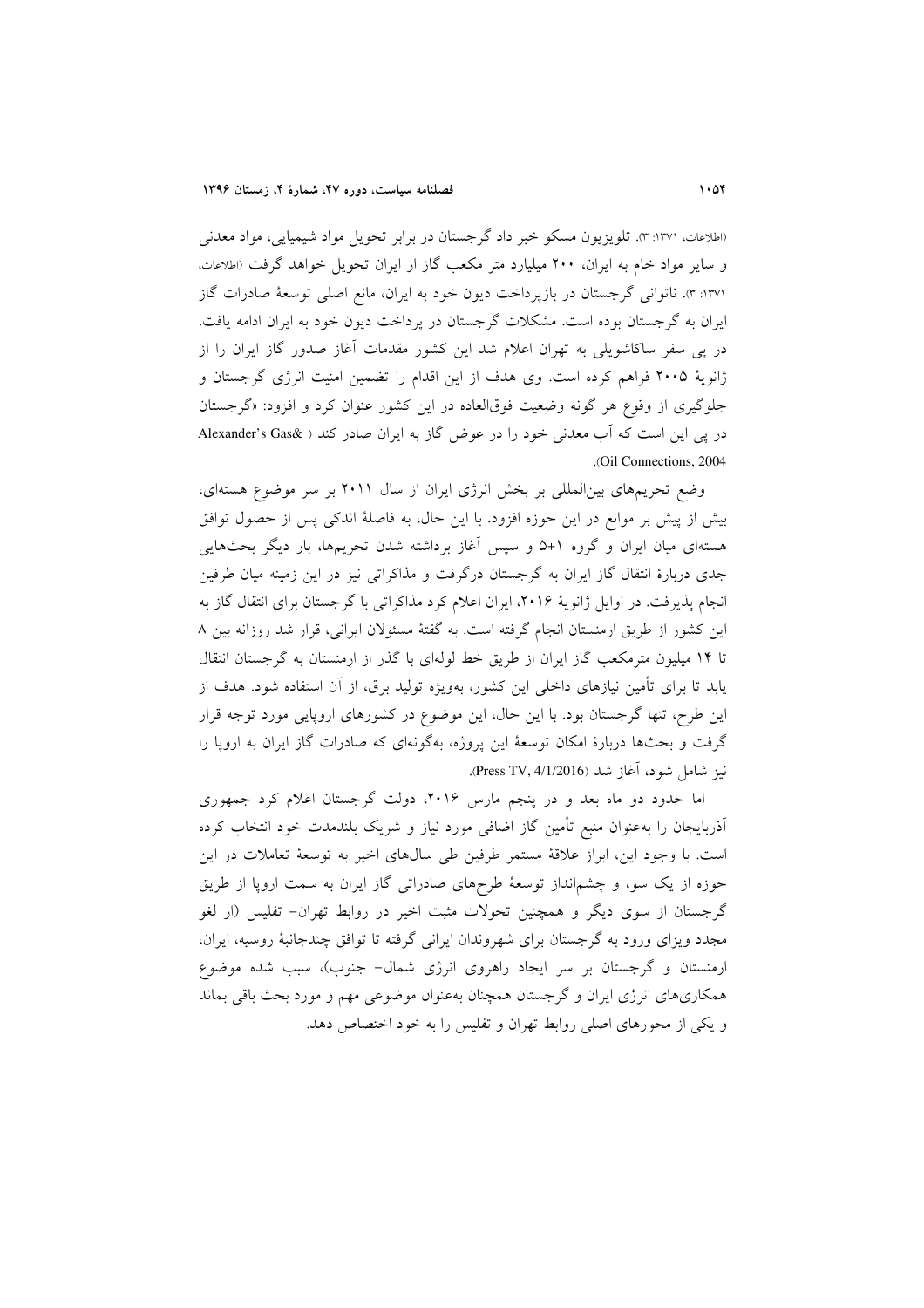#### جایگاه دیپلماسی علمی در روابط ایران و گرجستان

در دوران حیات اتحاد شوروی، رویکرد تمرکزگرای حزب کمونیست بر بخش علمی و دانشگاهی نیز حاکم بود و در یی آن، نظامهای دانشگاهی جمهوریهای عضو اتحاد تابع سیاستگذاریهای کلی مسکو بودند و از مرکز برنامهریزی و هدایت می شدند. این تمرکز گرایی در حوزهٔ دانشگاهی، در سالهای پس از فروپاشی اتحاد شوروی نیز ادامه یافت. بهعبارت دیگر، تغییر در این حوزه دیرتر از بخشهای سیاسی و اقتصادی کشور بروز یافت. با این حال، در نتیجهٔ اصلاحاتی که از سال ۲۰۰۵ آغاز شد، تحصیلات عالیه در گرجستان از یک نظام مرکزگرای مبتنی بر بودجهٔ دولتی به یک نظام پیچیدهتر و چندوجهی تر تبدیل شد که در آن، دانشگاههای خصوصی تأسیس شده و از نقش روزافزونی در ساختار برخوردار شدند. براساس برآوردهای اتحادیهٔ اروپا، وسعت و سرعت تغییر در نظام آموزشی گرجستان سبب شد این کشور جایگاه ممتازی را در مقایسه با دیگر کشورهای منطقه بهدست آورد (EACEA, 2012: 9. با این حال کشور هنوز راه زیادی تا رساندن خود به سطوح بالای آکادمیک در عرصهٔ بین المللی دارد. براساس رتبهبندی سال ۲۰۱۶ پایگاه «وبومتریک»، تنها دو دانشگاه گرجستان در رتبهٔ زیر ۲۰۰۰ قرار دارند و رتبهٔ بقیهٔ دانشگاهها از ۵۰۰۰ به بالاست (Webometrics, 2016).

با این حال، این بدان معنا نیست که ظرفیت برای روابط آکادمیک میان این کشور با ایران وجود نداشته یا ندارد. با توجه به پیوندهای تاریخی و روابط فرهنگی دیریا، دو کشور برای تشکیل اتاقهای ایران در انستیتوی خاورشناسی و آسیا- آفریقا و دانشگاه تفلیس وکوتایسی و نیز تدوین فرهنگ گرجی- فارسی اقدام کردند. دانشگاه دولتی تفلیس دارای دو کرسی ایرانشناسی و کرسی زبان فارسی است. در انستیتوی آسیا- آفریقا نیز ادبیات فارسی، تاریخ و فرهنگ ایران تدریس می شود. انستیتوی آسیا– آفریقا در تفلیس هر سال دانشجویان خارجی را برای تحصیل در دورهٔ دکتری در حوزهٔ مطالعات ایران می پذیرد. انستیتوی آسیا– آفریقا در سال ۲۰۰۵ با همکاری دانشگاه سوربن فرانسه، کنفرانسی را در حوزهٔ مطالعات ایران برگزار کرد. زبان فارسی در سطح آموزش دانشگاهی، همچنین در دانشگاه تربیت معلم تفلیس، دانشکدهٔ ادبیات دانشگاه کوتایسی، دانشکدهٔ فلسفه و الهیات دانشگاه علوم سیاسی تفلیس و نیز انستیتو نسخ خطی وابسته به آکادمی علوم گرجستان تدریس میشود. برخی مدارس نیز در تفلیس زبان فارسی آموزش می دهند (کولایی، ۱۳۸۹: ۹۴).

اگر بخواهیم مجموعه فعالیتهای ایران در عرصهٔ دیپلماسی علمی را – مطابق تعریف ارائهشده – در روابط با گرجستان بررسی کنیم، باید گفت بخش عمدهٔ این فعالیتها متمرکز بر ارتباطات یک یا چند نهاد یا مؤسسهٔ مشخص با یکدیگر بوده و در تمامی سال های پس از فروپاشی شوروی، هیچگاه نتوانسته به سطح ارتباط گستردهٔ علمی- فناوری- دانشگاهی میان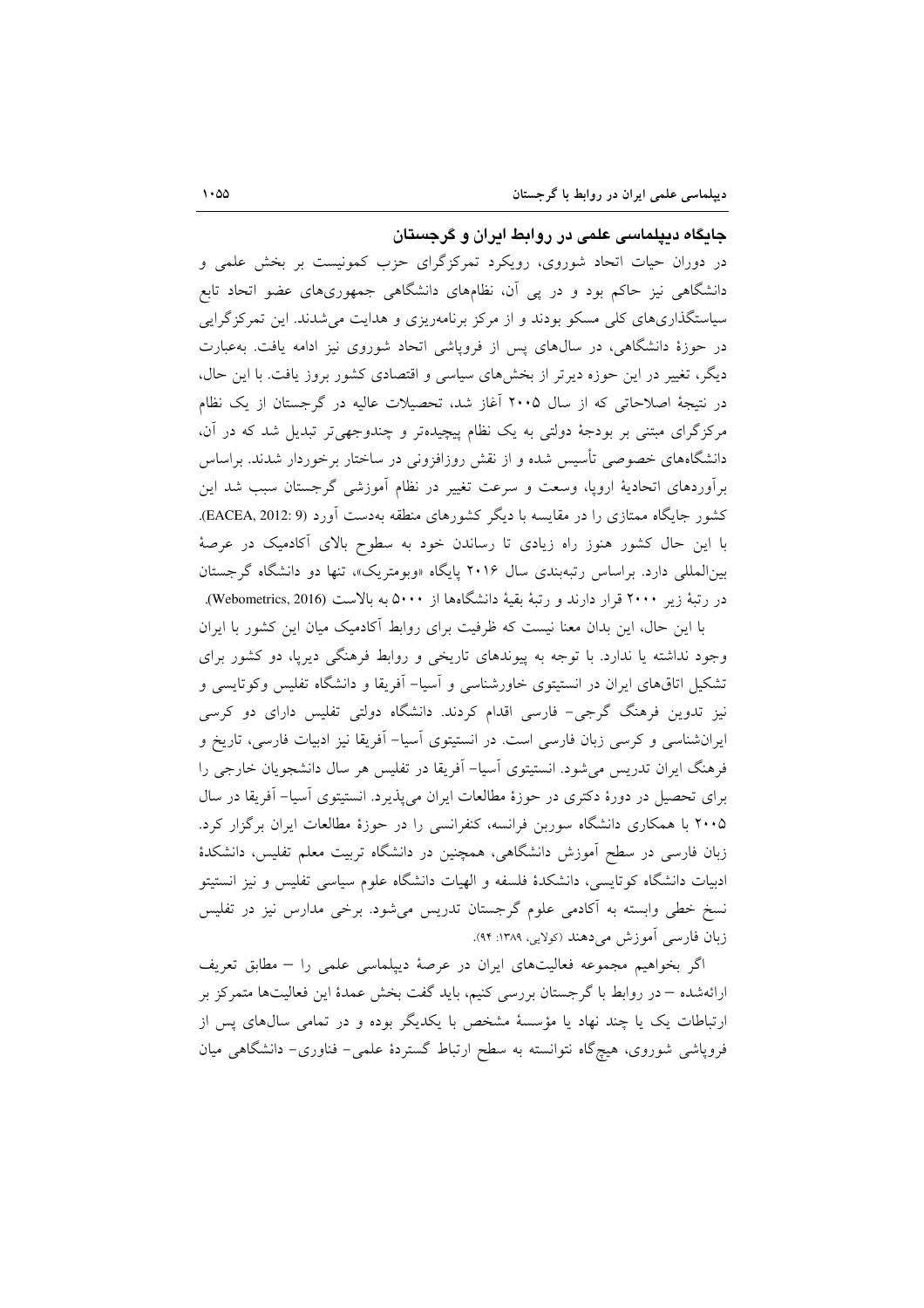دو کشور ارتقا پیدا کند. از سوی دیگر، در بخش عمدهای از سالهای پس از استقلال گر جستان، همکاریهای علمی تهران و تفلیس بیشتر در حد امضای برخی تفاهم نامهها و توافقهای همکاری محدود مانده است و در عرصهٔ عملی، شواهد چندانی از اجرایی شدن این توافقها به چشم نمیخورد. این در حالی است که رشتهٔ ایرانشناسی از حدود یک قرن پیش مورد توجه گرجیها بوده و همین موضوع میتوانست پس از فروپاشی شوروی، زمینهٔ مناسبی را برای توسعهٔ روابط علمی و دانشگاهی فراهم کند.

ایرانشناسی در گرجستان در سطح دانشگاهی، از سال ۱۹۱۸ در دانشگاه دولتی تفلیس (ايوانه جاواخيشويلي) تدريس شده و متخصصان ايرانشناسي را آموزش داده است. مؤسسة شرقشناسی گرجستان وابسته به دانشگاه دولتی «ایلیا» نیز از حدود نیم قرن پیش در حوزهٔ ایرانشناسی فعال بوده است. با این حال، عواملی مانند از میان رفتن ارتباط دانشگاهی میان جمهوریهای پیشین شوروی پس از فرویاشی آن، کاهش حمایت دولت از مجموعه رشتههای شرقشناسی و مسائلی از این دست، سبب شد که در دورهٔ پس از استقلال گرجستان، وقفهای در این زمینه ایجاد شود (خزاعی، ۱۳۹۲). در مقابل، تا مدتی طولانی از سوی ایران نیز اقدامی جدی در راستای فعال کردن دوبارهٔ این ظرفیت بالقوه و استفاده از آن در راستای ارتقای ابزار دیپلماسی علمی کشور انجام نگرفت. فعالیتهای انجامگرفته در این بخش، تنها در ۶-۵ سال اخير نمودهايي پيدا كرده است.

از نخستین اقدامهای جدی در این عرصه برگزاری نخستین المپیاد ادبیات فارسی در گرجستان است كه با عنوان «جايزهٔ ادبى خيام» ويژهٔ دانشجويان منتخب اين رشته از طريق رایزنی فرهنگی جمهوری اسلامی ایران در تفلیس و با همکاری بخش زبان فارسی دانشگاه دولتی تفلیس در بهار ۲۰۱۱ برگزار شد. در این المپیاد، دانشجویانی از دانشگاه دولتی تفلیس، دانشگاه دولتی کوتایسی و دانشگاه دولتی ایلیا شرکت داشتند (فردا نیوز، ۱۳۹۰). البته پیش از آن، اقدامهایی در راستای همکاری برخی دانشگاههای ایرانی (بیشتر دانشگاههای واقع در استان-های شمال غربی ایران) با همتایان گرجی خود انجام گرفته بود؛ اما گستردگی المپیاد یادشده را نداشت. برای نمونه، در ۱۸ نوامبر ۲۰۱۰ یک تفاهمهنامهٔ همکاری متقابل میان دانشگاه ارومیه و دانشگاه آقماشنبلی گرجستان به امضای رؤسای این دانشگاهها رسید که مبتنی بر تدارک همکاریهای متقابل در زمینهٔ تبادل استاد و دانشجو، برگزاری سمینارها و کنگرههای علمی و پژوهشی مشترک و انجام پژوهشهای دانشگاهی مشترک بود (آینا نیوز، ۱۳۸۹). از دیگر تفاهمنامههای امضاشده، می توان به تفاهمنامهٔ همکاری علمی میان مؤسسهٔ حکمت و فلسفهٔ ایران و انجمن فلسفی پتریسی گرجستان اشاره کرد که در ۲۳ مارس ۲۰۱۲ به امضا رسید (خبرگزاری شبستان، ۱۳۹۱).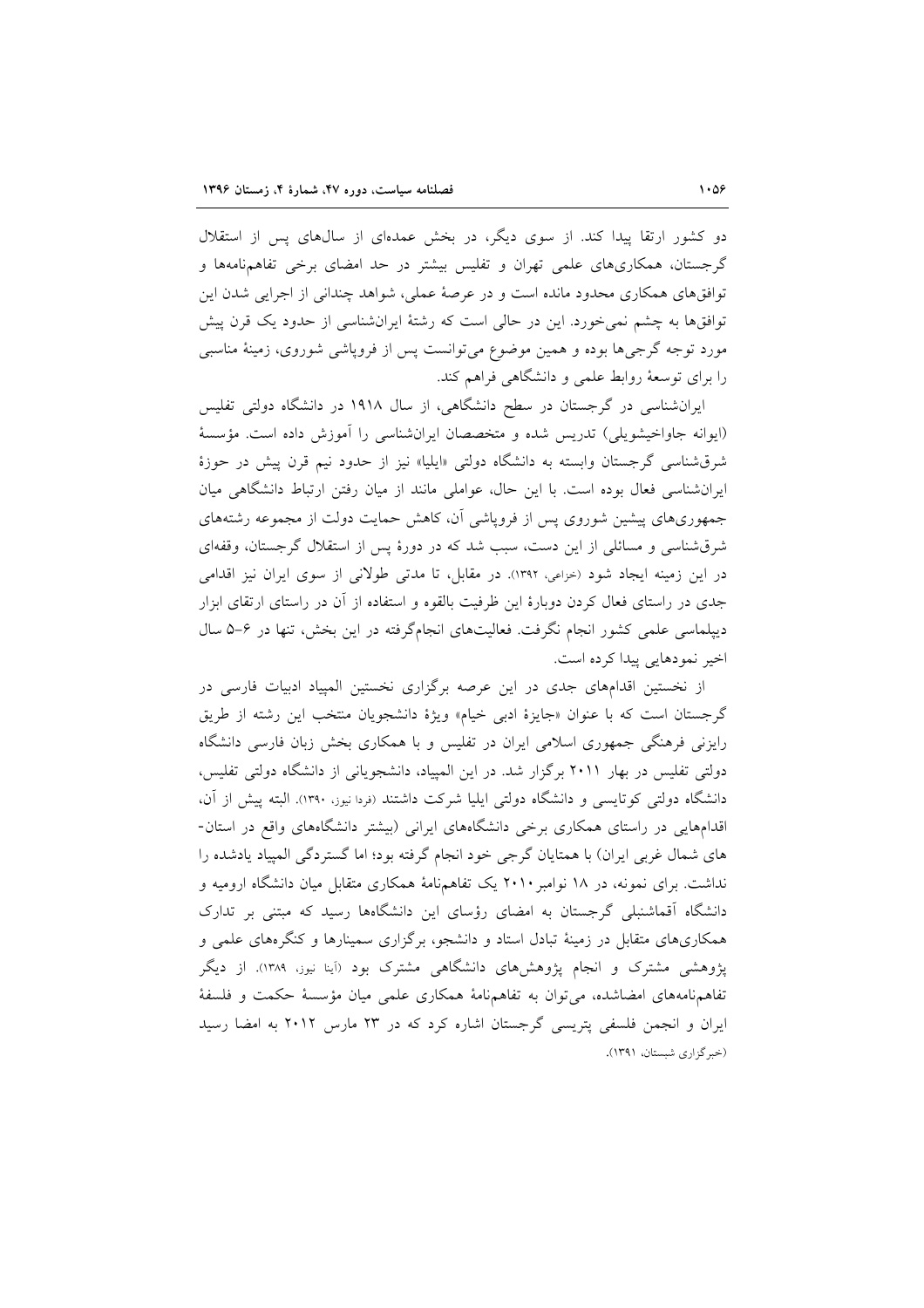در اواخر زمستان ۲۰۱۲، با حضور سفیر جمهوری اسلامی ایران، یادداشت تفاهم همکاریهای علمی، آموزشی با هدف ارتقای همکاریهای آتی دوجانبه از سوی رایزنی فرهنگی سفارت ایران با «دانشگاه گرجستان» امضا شد. این یادداشت تفاهم شامل همکاری در زمینهٔ تدوین و تنظیم برنامههای تحصیلی رشتهٔ ایرانشناسی، ارتقای دانشجویان رشتهٔ ایرانشناسی از طریق زبانآموزی و دورههای دانش افزایی زبان و ادبیات فارسی و همچنین پرورش ایرانشناسان متخصص در سطوح عالی بود (ایسنا، ۱۳۹۱). در این سالها، یکی از موانع جدی توسعهٔ همکاریهای علمی و دانشگاهی میان ایران و گرجستان، ارزشیابی نشدن بخش عمدهٔ مدارک دانشگاهی صادرشده در گرجستان از سوی ایران است، زیرا وزارت علوم، تحقیقات و فناوری ایران، مدارک صادرشده از سوی بسیاری از دانشگاههای گرجستان را معتبر نمي داند.

حدود دو سال گذشته، فعالیتهای ایران در زمینهٔ همکاریها و مبادلات دانشگاهی با گرجستان، شاهد تحرک بیشتری نسبت به گذشته بوده که بخش عمدهٔ این فعالیتها، بهوسیله یا با همکاری رایزنی فرهنگی جمهوری اسلامی ایران در تفلیس انجام گرفته است. در ۲۸ نوامبر ۲۰۱۵، شماری از دانشگاههای ایران با «اتحادیهٔ دانشگاههای قفقاز» تفاهمنامهٔ همکاری امضا کردند. این تفاهمنامه بهمنظور گسترش همکاریهای علمی، پژوهشی و فرهنگی دوجانبه میان دانشگاههای جامع علمی- کاربردی، الزهرای تهران، علامه طباطبایی تهران، محقق اردبیلی، دانشگاه علوم پزشکی و اَزاد اسلامی اردبیل و اتحادیهٔ دانشگاههای قفقاز در دانشگاه محقق اردبیلی به امضا رسید (ایرنا، ۱۳۹۴). پیش از آن و در ۲۰ مه ۲۰۱۵، در جریان دیدار معاون امور بینالملل و تبادل فناوری معاونت علمی و فناوری ریاست جمهوری و معاون وزیر آموزش و علوم گرجستان، پس از تبیین فعالیتهای فناورانهٔ ایران و گرجستان، ایران، برای تأمین تجهیزات آزمایشگاهی گرجستان و کمک فناورانه به این کشور، اعلام آمادگی کرده بود (پایگاه اطلاع رسانی دولت، ۱۳۹۴).

در ۸ ژوئن ۲۰۱۶، همایش بین المللی استادان دانشگاههای ایران و گرجستان با موضوع «روابط ایران و گرجستان» و بررسی شرایط کنونی در توسعه و تعمیق این روابط در محل دانشگاه بینالمللی قفقاز تفلیس برگزار شد که در آن، بحثهایی دربارهٔ حوزههای مختلف همکاری و تعامل دو کشور مطرح شد (رایزنی فرهنگی ایران در تفلیس، ۱۳۹۵). در ۱۴ اوت ۲۰۱۶، شماری از دانشجویان رشتههای زبان و ادبیات فارسی و ایران شناسی در دانشگاههای گرجستان به مدت ۱۰ روز برای شرکت در دورهٔ دانش!فزایی که در دانشگاه تبریز و با حضور دانشجویان از کشورهای ترکیه، آذربایجان و گرجستان برگزار میشد، به ایران اعزام شدند (رایزنی فرهنگی ایران در تفلیس، ۱۳۹۵). روزهای ۱۱ و ۱۲ اوت ۲۰۱۶ نیز ۲۱ تن از استادان و دانشجویان ایرانی، در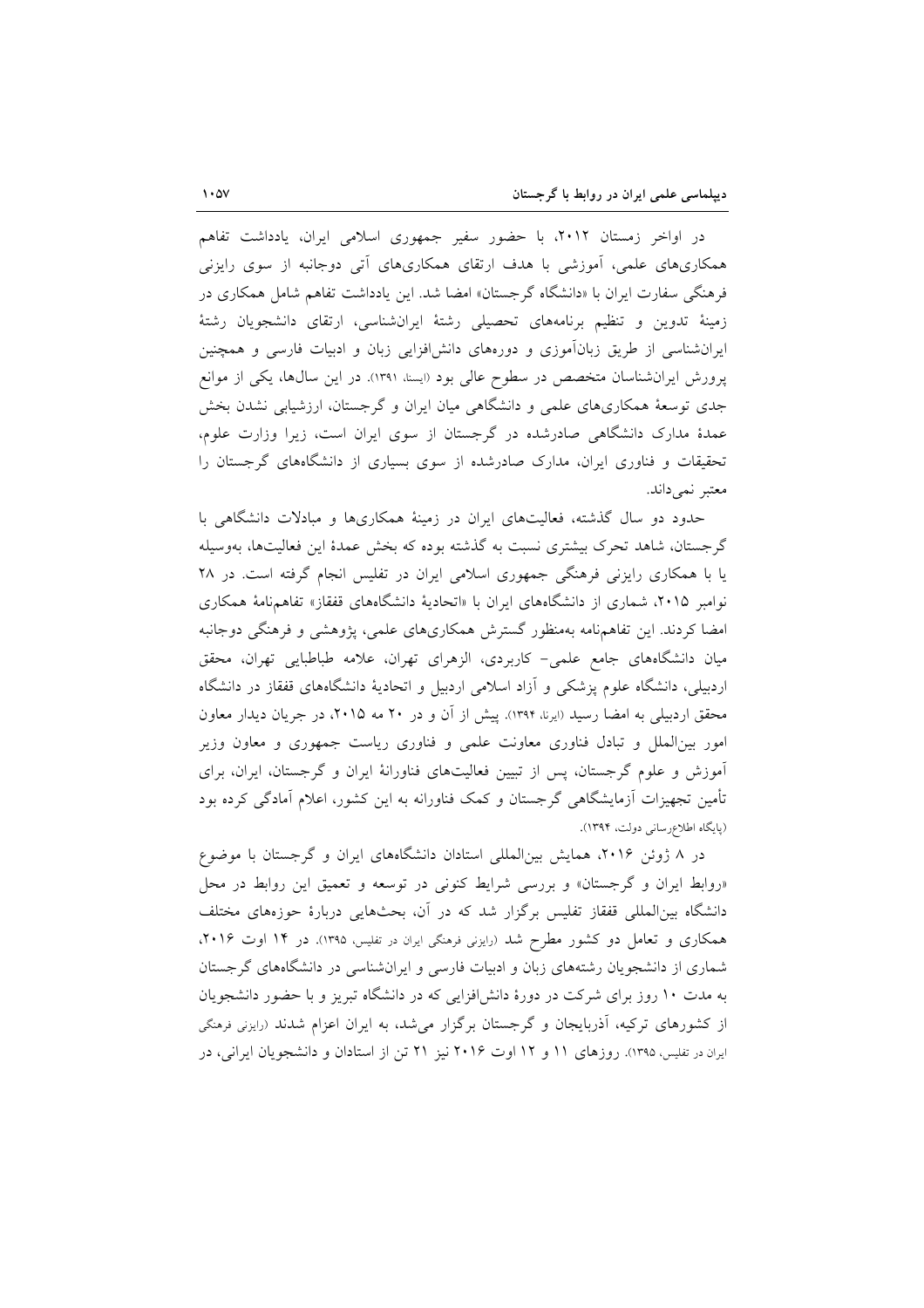چارچوب برنامههای آشنایی با کشور گرجستان، به تفلیس سفر کردند (رایزنی فرهنگی ایران در تفلس ، ١٣٩٥).

همانگونهکه اشاره شد، فعالیتهای صورتگرفته در زمینهٔ مبادلات علمی و دانشگاهی ایران و گرجستان، تاکنون از حد ابتکارهای محدود خارج نشده و زمینهای را برای اجرایی شدن جدی و واقعی استفاده از دیپلماسی علمی بهعنوان یک ابزار سیاست خارجی برای جمهوری اسلامی ایران فراهم نکرده است. این موضوع با توجه به آمار اندک دانشجویان گرجی شاغل به تحصیل در ایران، قابل درک است که حتی نسبت به دیگر کشورهای منطقهٔ قفقاز جنوبی نیز شمار کمتری را به خود اختصاص داده است. براساس آمار وزارت علوم، تحقیقات و فناوری جمهوری اسلامی ایران، در شهریور ۱۳۹۵ تنها دو دانشجوی گرجی در ایران مشغول به تحصیل بودند؛ یکی در مقطع کارشناسی(رشد و دیگری در مقطع دکتری تخصصی. این وزارتخانه همچنین شمار دانشآموختگان گرجی در ایران را تا آن تاریخ، تنها شش تن ذکر کرده است. شمار دانشجویان کشورهای قفقاز جنوبی در ایران براساس اطلاعات بهدستآمده از وزارت علوم، تحقیقات و فناوری در شهریور ۱۳۹۵ (آمار دانشآموختگان و دانشجويان انصرافي و اخراجي مربوط به شش سال اخير و ساير ارقام مربوط به دانشجويان شاغل به تحصیل در حال حاضر است).

### فعاليتهاى رقبا

از نکات بسیار مهم در بحث از دیپلماسی علمی جمهوری اسلامی ایران در قفقاز جنوبی و بهطور مشخص در گرجستان، این است که ایران در این منطقه برای پیشبرد دیپلماسی عمومی بهطور کلی و دیپلماسی علمی خود بهطور خاص، با رقبایی جدی روبهروست که هر یک از آنها برنامهها و دستورکارهای ویژهای در این منطقه دارند. بیتردید در بحث از وضعیت جمهوریهای پیشین اتحاد شوروی در عرصههای مختلف، از جمله عرصهٔ علمی، بیش و پیش از هر چیز باید به نقش روسیه اشاره کرد. روس۵ما که با دو قرن سیطره بر منطقهٔ قفقاز جنوبی، به انتقال ایدههای مدرن و نظام آموزشی و دانشگاهی نوین به این منطقه اقدام کردند، هنوز هم یک بازیگر مهم و نقش آفرین در این عرصه در قفقاز جنوبی بهشمار می روند. با این حال، در مورد خاص گرجستان، ماهیت پرفرازونشیب روابط مسکو و تفلیس –از واگراییهای نخستین گرجستان از سازمان کشورهای همسود تا رخداد انقلاب رنگی در این کشور در سال ۲۰۰۳ و سیس حملهٔ نظامی شدید و گستردهٔ روسیه به این کشور در سال ۲۰۰۸ – سبب شده به نسبت دو کشور دیگر منطقه، روسیه حضور کمرنگتری در این کشور داشته باشد. مهمترین عرصهٔ فعالیت علمی روسیه در دولتهای عضو جامعهٔ کشورهای همسود، تأسیس شعبههای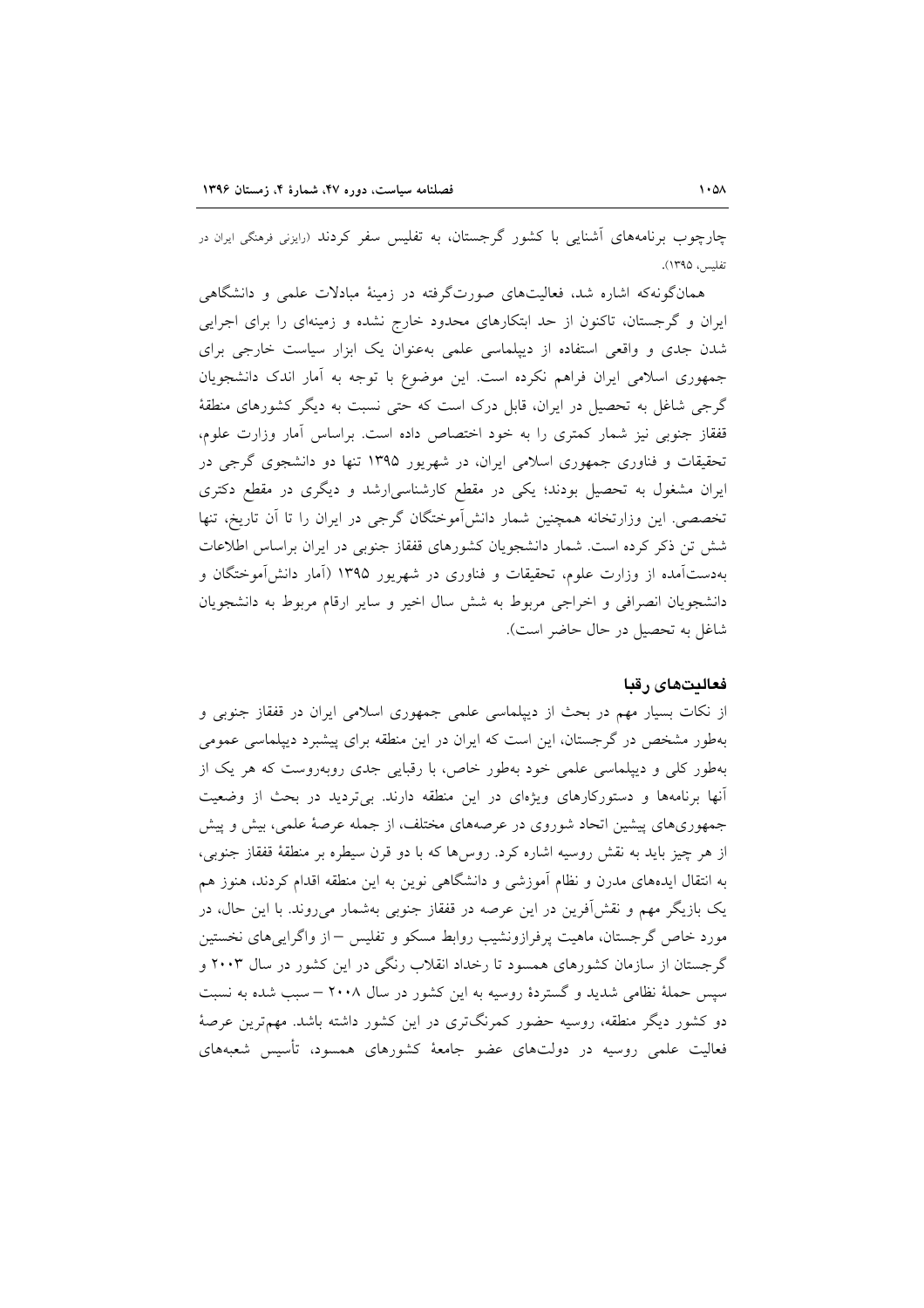دانشگاههای روسی در این کشورهاست. در گرجستان نیز دانشگاه اقتصاد، آمار و فناوری اطلاعات مسکو شعبهای در تفلیس تأسیس کرده که زیر نظر وزارت آموزش و علوم گرجستان فعاليت مي كند (Ministry of Education and Science of the Russian Federation, 2016).

از سوی دیگر، ایالات متحده نیز بهعنوان یکی از رهبران قدرت نرم و دیپلماسی علمی در حوزهٔ پیشین شوروی بههیچوجه از بهرهبرداری از ابزار دیپلماسی عمومی و دیپلماسی علمی در جهت افزایش نفوذ خود غافل نیست. با توجه به رویکردهای قوی غربگرایانه در گرجستان، فعالیتهای آمریکا در این کشور نیز نسبت به دیگر اعضای جامعهٔ کشورهای همسود، جدیتر و گستردهتر است. از مهمترین بخشهای دیپلماسی علمی ایالات متحده در گرجستان، اعطای بورسیههای گوناگون است. از جمله می توان به برنامهٔ بورسیهٔ کمیسیون دموكراسي، بورسية دانش[موختگان، برنامهٔ ترجمهٔ كتاب، برنامهٔ آموزش رسانهها و برنامهٔ آموزش زبان برای رسانهها اشاره کرد. افزون بر این موارد، آمریکا برای گرجستان یک برنامهٔ تبادل دانشآموختگان نیز در نظر گرفته که پس از آموزش افراد پذیرفتهشده در این دوره، نسبت به حمایت از آنها برای بهکار بستن مهارتهای فراگرفتهشده یا بهعبارت دیگر، کمک به کاریابی برای این افراد نیز اقدام میکند. آمریکا همچنین مراکز آموزشی و اطلاعرسانی پیشرفتهای در آسیای مرکزی و قفقاز دارد. مهمترین آنها «گوشههای آمریکایی»<sup>۱</sup> هستند که نخستین بار در دههٔ ۱۹۹۰ در روسیه شکل گرفتند و در سال ۲۰۰۲ دفتر روابط عمومی دولت آمریکا تصمیم گرفت آنها را در جمهوریهای پیشین شوروی، اروپای شرقی، مرکزی و جنوب شرقی و خاورمیانه و خاور نزدیک دایر کند. وظیفهٔ این نهادها ترویج آگاهی در مورد سیاست خارجی آمریکا، سبک زندگی آمریکایی، کار و تحصیل در آمریکاست. در حال حاضر، ۱۰ گوشهٔ اَمریکایی در گرجستان مشغول به فعالیتاند (Embassy of the United States in Tbilisi, 2016).

ترکیه، دیگر بازیگر فعال در قفقاز جنوبی است که در زمینهٔ روابط علمی و دانشگاهی با گرجستان، گامهای مهم و شایان توجهی برداشته است. حدود ۵۰۰ دانشجوی ترکیهای در گرجستان مشغول به تحصیلاند. دولت ترکیه نیز سالانه بین ۵۰ تا ۶۰ دانشجوی گرجی را برای تحصیل در دانشگاههای خود بورسیه میکند. افزونبر این، دانشکدههای ترکیهشناسی در هشت دانشگاه تفلیس فعال(ند. همچنین برخی مدارس منتخب در تفلیس و باتومی، نسبت به برگزاری دورههای آموزش زبان ترکی اقدام میکنند که سالانه حدود ۱۵۰۰ دانش آموز و دانشجو در آن حضور می پابند. همراستا با فعالیتهای دانشگاهی و در کنار آن، مراکز فرهنگی ترکیه نیز در سفارت و نیز کنسولگریهای این کشور در گرجستان فعال $اند و در حوزهٔ ترویج$ فرهنگ ترکیه به فعالیت می یردازند (Republic of Turkey Embassy in Georgia, 2016).

1. American Corners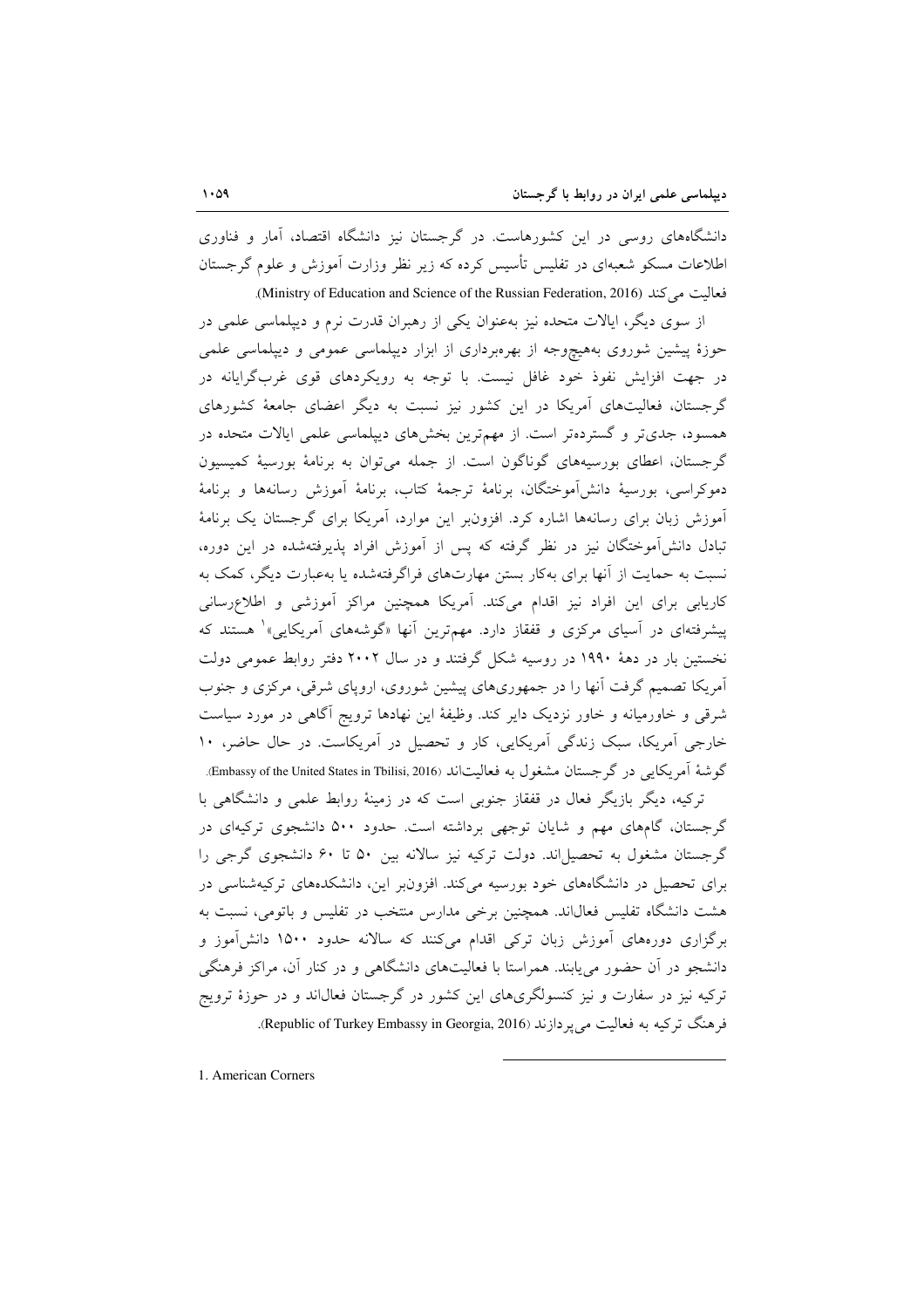اسرائیل، دیگر بازیگری است که در سال@ای اخیر در عرصههای مختلف، از جمله در عرصهٔ دیپلماسی علمی، فعالیتهای خود را در گرجستان توسعه داده است. بهطور کلی، در چند سال اخیر دیپلماسی علمی بهعنوان یکی از ابزارهای دیپلماسی عمومی بهطور ویژه مورد توجه مقامهای اسرائیلی قرار گرفته است. اسرائیل در سالهای اخیر در رشتههای گوناگون پیشرفتهای فراوانی داشته است. براساس آمار منتشرشده از سوی مرکز «یو. اس. نیوز» در سال ۲۰۱۶ سه دانشگاه وایزمن، عبری اورشلیم و تل|ویو جزو سه دانشگاه اول منطقه و ۲۰ دانشگاه برتر آسیا قرار گرفتهاند. یکی از سیاستهای اسرائیل برای معرفی خود به جهانیان و بهویژه یهودیان ساکن در دیگر کشورها، برگزاری همایشهای علمی- پژوهشی و تورهای بازدید علمی در سرزمینهای اشغالی است. یکی از نهادهایی که این اقدامها را انجام میدهد، مؤسسهٔ تگلیت است. تگلیت از بزرگترین مؤسسههای مسافرتی آموزشی در جهان بهشمار می رود (فارس، ۹۵). در مورد گرجستان نیز همچون بسیاری از دیگر کشورهای جهان، اسرائیل سعی دارد با بهرهگیری از این گونه ابزارها، نسبت به زمینهسازی استفاده از دیپلماسی عمومی و در پی آن، افزایش نفوذ و تأمین منافع خود اقدام کند.

### نتيجه

متحول شدن ماهیت مسائل و چالشهای موجود پیش روی کشورهای مختلف در عرصههای مختلف داخلی، منطقهای و بینالمللی و مطرح شدن روزافزون موضوعهایی با ماهیت پیچیده و فنی، ضرورت توسعهٔ همکاریهای علمی و فناورانه را برای حلءفصل این مسائل و تأمین هرچه بهتر منافع ملی کشورها ضروری ساخته است. در این زمینه، مفهوم «دیپلماسی علمی» بهعنوان ابزاری که می تواند به گونهٔ سازمان یافته و مشخصی این گونه همکاریها را جلب کند و افزون بر آن، در راستای پیشبرد کلیت دستور کار دیپلماتیک یک کشور بهکار رود، به شکل روزافزونی مورد توجه قرار گرفته است. جمهوری اسلامی ایران نیز از اواخر دههٔ ۱۹۹۰ ضرورت استفاده از این ابزار را در چارچوب دستگاه سیاست خارجی و همچنین علمی و دانشگاهی خود مورد توجه قرار داده است. هرچند در سال های متمادی، وجود محدودیتهای سیاسی در عرصهٔ بینالمللی به شکل تحریمها بر توسعهٔ همکاریهای علمی بینالمللی ایران نیز اثر گذاشته بود، با بازتر شدن فضا با توافق هستهای، انتظار می رود این روند به سمت بهبود حر كت كند.

با مروری بر روابط ایران با کشورهای قفقاز جنوبی بهطور کلی و گرجستان بهطور خاص، میتوان گفت که جدا از آن دسته محدودیتهای بین|لمللی مورد اشاره، ایران اصولاً حرکتی جدی بهسوی استفاده از ابزار دیپلماسی علمی در تعامل خود با این منطقه نداشته است. این در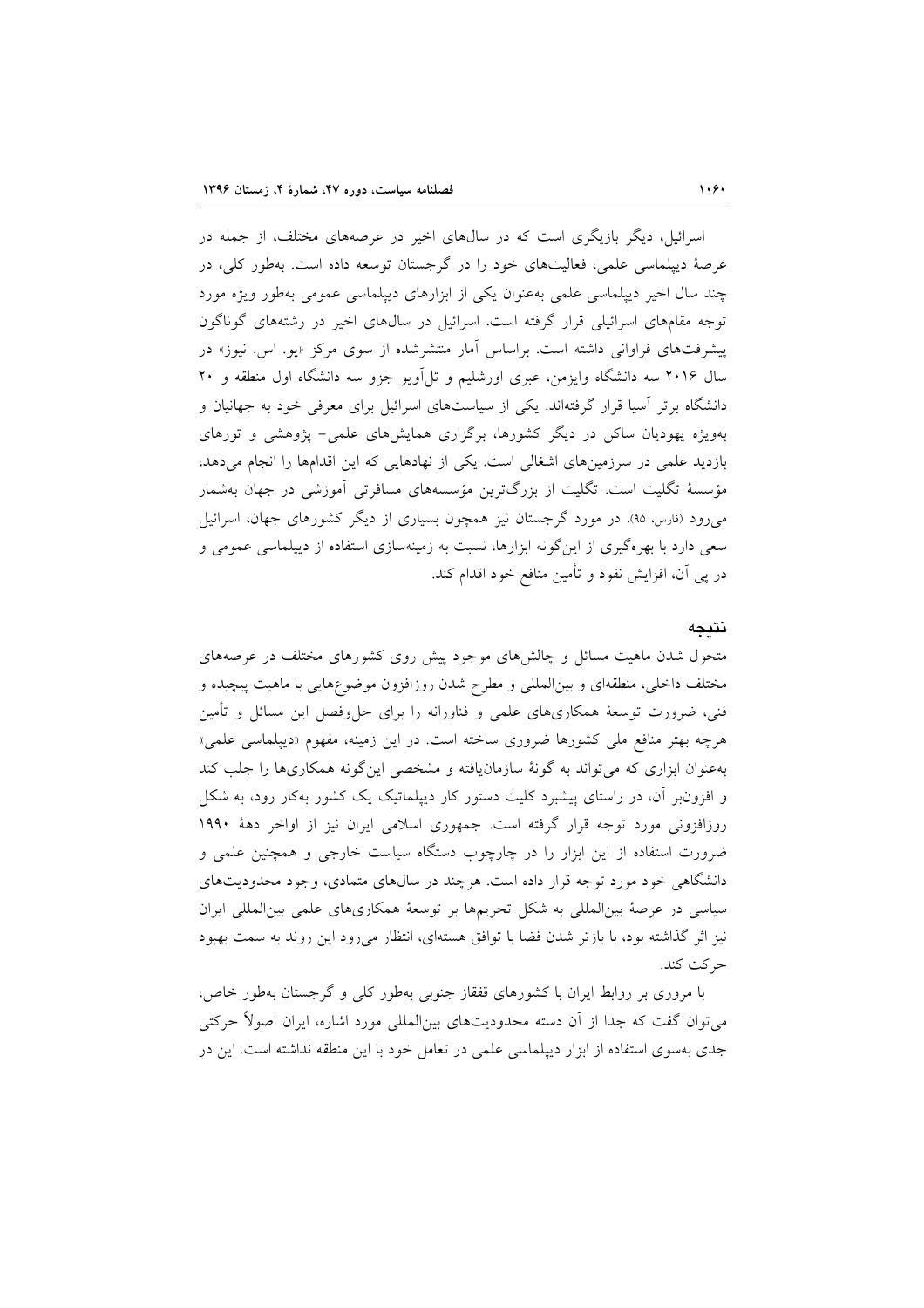حالی است که وجود پیوندهای قوی تاریخی، فرهنگی و تمدنی با کشورهای منطقه، زمینهٔ بالقوهٔ بسیار مساعدی را در اختیار ایران قرار داده و تنها کاری که ایران در این عرصه نیاز دارد، برنامهریزی برای بالفعل کردن این ظرفیت بوده است. در این میان، بهطور مشخص در روابط ایران و گرجستان، شاهدیم که همکاریها و تعاملات دو کشور در حوزهٔ علمی و دانشگاهی، حتی نسبت به همکاریهای مشابه با دو کشور دیگر منطقهٔ قفقاز جنوبی نیز در سطح پایین تری قرار داشته و با جایگاه مطلوب فاصلهٔ بسیار زیادی دارد. تعاملات ایران با گرجستان در این عرصه، بهطور کلی به امضای شماری از موافقتنامههای مجزا محدود مانده و شکل ساختاری و منسجم به خود نگرفته است. بیشتر فعالیتهای صورتگرفته در این بخش نیز مربوط به دو – سه سال گذشته و در چارچوب رایزنی فرهنگی ایران در تفلیس بوده است. بر این اساس و با توجه به زیربنایی و ساختارمند نبودن تعاملها، هیچ تضمینی وجود ندارد که با تغییر در این نهاد، همکاریهای فعلی تداوم یابد و در آنها وقفه یا انقطاع ایجاد نشود. این در حالی است که رقبای منطقهای و بینالمللی ایران، بهویژه اَمریکا، اسرائیل و ترکیه، فعالیتهای جدی و شایان توجهی در زمینهٔ تعاملات علمی با گرجستان انجام داده و دارای ساختار و برنامههایی جدی در اين عرصهاند.

به این ترتیب، ضروری بهنظر می رسد برای عقب نماندن ایران از رقبا که می تواند به از دست رفتن نفوذ كشور ما در منطقه، در مقابل افزايش روزافزون نفوذ رقبا منجر شود، فعالیتهای مشخص و منسجمتری از سوی دستگاههای مربوط انجام گیرد. برای نمونه، برگزاری دورههای آموزشی کوتاهمدت برای متخصصان گرجی در رشتههای مختلف و راهاندازی مدارس تابستانی برای دانش آموزان و دانشجویان و فراهم کردن فرصتهای مطالعاتی برای دانشگاهیان این کشور باید به شکل جدی در دستور کار نهادهای ایرانی قرار گیرد. بیتردید همکاری و هماهنگی وزارت علوم، وزارت آموزش و پرورش و وزارت فرهنگ و ارشاد با دستگاه سیاست خارجی در این زمینه ضروری است. در غیر این صورت، باز هم مجموعه اقدامهای هر دستگاه، بهصورت منفرد و مجزا و بدون ارتباط با کلیت برنامهٔ دیپلماسی علمی کشور انجام خواهد گرفت. با شکل گرفتن عزمی جدی برای طراحی دقیق و جامع دیپلماسی علمی و اهداف آن و انعکاس این مسئله در سیاستگذاریهای بلندمدت و کوتاهمدت، می توان در جهت ارتقای جایگاه کشور در قفقاز جنوبی حرکت کرد.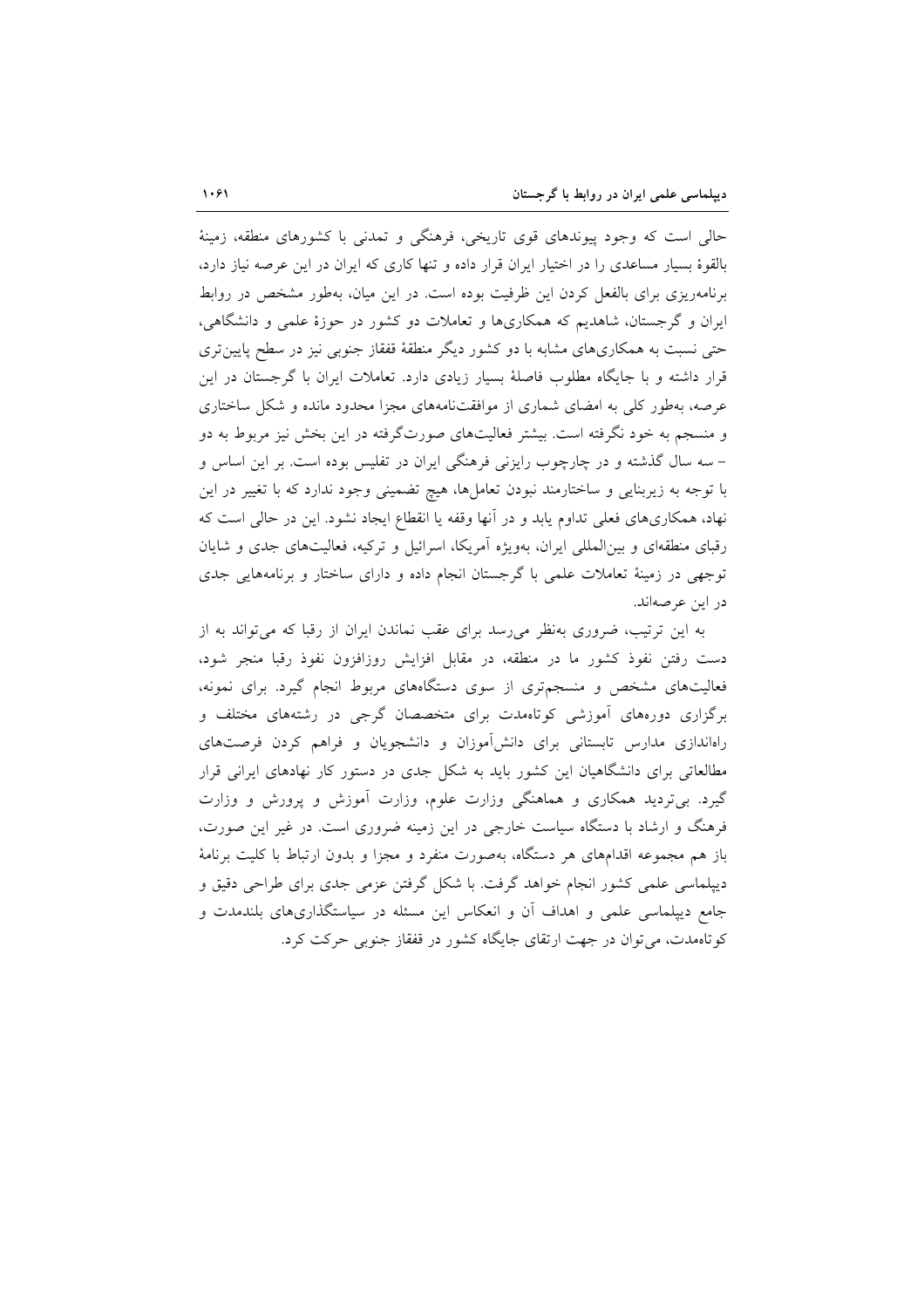## م**ن**ابع و مآخذ الف) فارس*ی*

١. اطلاعات، ١٢٧١/١١/٣.

٢. اطلاعات، ١٣٧١/١/ ١٣٧١.

٣. اطلاعات، ١٣٧١/٣/ ١٣٧١.

۴. آفتاب بزد، ۱۳۸۵/۹/۷.

- ۵. ایرنا (۱۳۹۴/۹/۷)، «دانشگاههای ایران با اتحادیهٔ دانشگاههای قفقاز تفاهمٖنامهٔ همکاری امضا کردند»، در: 1357047/ (تاريخ مشاهده: ١٣٩٥/٧/٢٧)/http://www8.irna.ir/fa/News/
- ۶. ایسنا (۱۳۹۱/۱۲/۲۴)، «ایران و گرجستان یادداشت همکاری علمی امضا کردند»، در: http://www.isna.ir/news/91122415772 (تاريخ مشاهده: ١٣٩٥/٧/٢٧).
- ۷. ایسنا (۱۳۹۵/۲/۲۷)، «سهم ۲۲ درصدی ایران از دیپلماسی علمی دنیا/ تولید ۱٫۹ درصد علم دنیا در کشور»، در : http://www.isna.ir/news/95031716172 (تاريخ مشاهده: ١٣٩٥/٥/١٢).
- ۸ ایسنا (۱۳۹۴/۸/۳). «ترافیک دیپلماسی علمی در تهران/ علاقهمندی کشورها برای همکاری فناوری با ایران»، در: http://www.isna.ir/news/94080300967 (تاريخ مشاهده: ١٣٩٥/٥/١٢).
- ۹. اینا نیوز (۱۳۸۹/۸/۲۸). «امضای تفاهمٖنامهٔ همکاری بین دو دانشگاه ارومیه و اقماشنبلی گرجستان»، در: http://www.ainanews.com/Default.aspx?tabid=1298&articleType=ArticleView&articleId 139920). تاريخ مشاهده: ١٣٩۵/٧/٢٧).
- ۰۱. براتی، مسعود (۱۳۹۳)، «دیپلماسی علمی چیست و چگونه محقق میشود»؟، خبرنامهٔ دانشجویان ایران، ۱۳۹۳/۷/۳۰، در: http://iusnews.ir/en/print/145349 (تاريخ مشاهده: ١٣٩٥/٥/١٢).
- ۱۱. پایگاه اطلاعرسانی دولت (۱۳۹۴/۲/۳۰)، «ایران امادهٔ تامین تجهیزات ازمایشگاهی گرجستان است»، در: http://dolat.ir/detail/263781 (تاريخ مشاهده: ١٣٩٥/٧/٢٧).
- تسنيم (١٣٩۴/١٢/١٥)، "گرجستان مشتري گاز ايران نشد"، در:  $.17$ 1394/12/15/1019184/ (تاريخ مشاهده: ١٣٩٥/٧/٢٢).
- ۱۳. خبرگزاری شبستان (۱/۱/۱۶)، «گسترش همکاری علمی میان دو مؤسسهٔ فلسفی ایران و گرجستان» در: 139521/http://www.shabestan.ir/detail/News/ (تاريخ مشاهده: ١٣٩٥/٧/٢٧).
- ۱۴. خبرگزاری فارس (۹۵/۶/۷)، «دیپلماسی علمی رژیم صهیونیستی، ابزار و اهداف»، 1395( :29/7/ <:9 ) http://www.farsnews.com/newstext.php?nn=13950606001780
	- ۱۵. خراسان، ۱۳۸۱/۱۰/۲۴.
- ۱۶. خزاعی، احسان (۱۳۹۲)، «روابط فرهنگی ایران و گرجستان: پتانسیل۱ها و دورنما»، حقایق قفقاز، ۱۳۹۲/۱۲/۱۲، در: http://qafqaz.ir/fa/?p=5709 (تاريخ مشاهده: ١٣٩٥/٧/٢٧).
- ۱۷. دهقانی فیروزابادی، سید جلال؛ رستگاری یزدی، محمدحسین (۱۳۹۴). «**معادلهٔ ساختاری دیپلماسی فرهنگی مطلوب در افزایش قدرت نرم جمهوری اسلامی ایران**»، دانش راهبردی، سال پنجم، ش ۲۰.
- ۱۸. رایزنی فرهنگی ایران در تفلیس (۱۳۹۵/۳/۱۹). «برگزاری همایش بینالمللی اساتید در دانشگاه بینالمللی قفقاز»، در: 3166 http://tbilisi.icro.ir/index.aspx?fkeyid=&siteid=410&pageid=30235&newsview=65 (تاریخ مشاهده: ۱۳۹۵/۷/۲۷).
- ۱۹. رایزنی فرهنگی ایران در تفلیس (۱۳۹۵/۵/۲۱)، «سفر اساتید و دانشجویان دانشگاههای ج. ا. ایران به تفلیس»، در: http://tbilisi.icro.ir/index.aspx?fkeyid=&siteid=410&pageid=30235&newsview=657461 (تاریخ مشاهده: ۱۳۹۵/۷/۲۷).
- ۰۲. رایزنی فرهنگی ایران در تفلیس (۱۳۹۵/۵/۲۸)، «اعزام دانشجویان رشتههای ایرانشناسی، زبان و ادبیات فارسی به تبریز»، htttp://tbilisi.icro.ir/index.aspx?fkeyid=&siteid=410&pageid=30235&newsview=657914 (تاریخ مشاهده: ۱۳۹۵/۷/۲۷).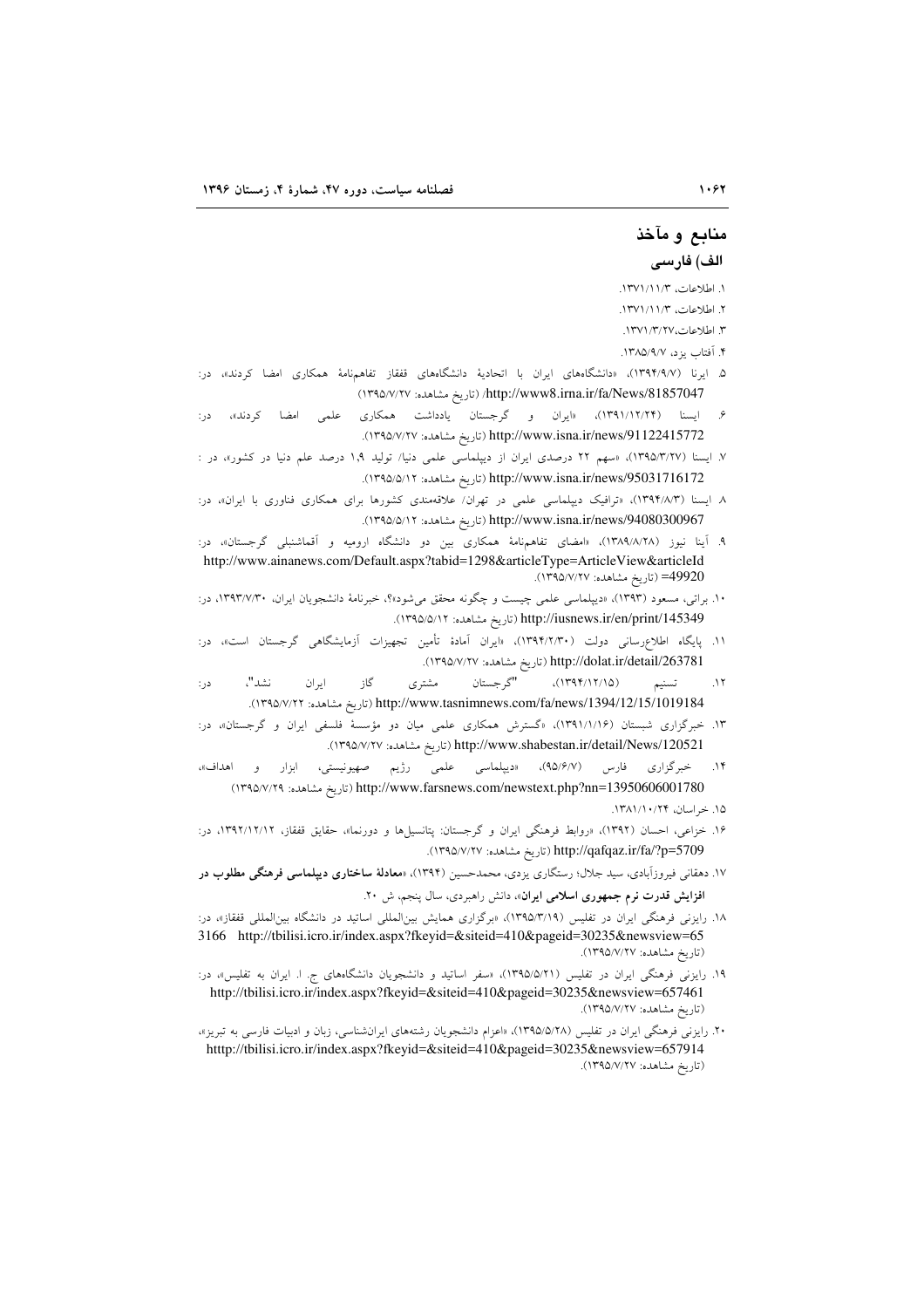۲۱. سیاست روز، ۱۳۸۱/۱۱/۱۰.

۲۲. شرق، ۱۳۸۲/۱۰/۲۲.

- ۲۳. فردا نیوز (۱۳۹۰/۲/۱)، «برگزاری اولین المپیاد ادبیات فارسی در گرجستان»، http://www.fardanews.com/fa/news/144943 (تاريخ مشاهده: ١٣٩٥/٧/٢٧).
- ۲۴. کلینی، محمدفرهاد (۱۳۹۰)، «اهمیت ا<mark>ستراتژیک قفقاز</mark>»، مجموعه مقالات همایش مل<sub>ی</sub> جایگاه منطقهای و فرامنطقهای گرجستان، تهران: مؤسسة مطالعات تاريخ معاصر ايران، ٢٩ آبان.

۲۵. گلشنپژوه، محمودرضا (۱۳۸۹)، «ا**بزارهای قدرت نرم جمهوری اسلامی ایران**»، پژوهشiامهٔ سیاست خارجی، ش ۲۴.

- ۲۶. میرحسینی، سید عبدالحمید؛ محمدی دوستدار، حسین (۱۳۹۳)، «**دیپلماسی علمی بهمثابهٔ قدرت نرم»**، مطالعات قدرت نرم، سال چهارم، ش ۱۱.
- ۲۷. میرکوشش، امیرهوشنگ (۱۳۹۳)، «دیپلماسی علمی و فناوری از دیدگاه امنیت ملی»، انجمن ایرانی روابط بینالملل، ١٣٩٣/٢/١٥، در: http://iisa.ir/fa/AnnouncementDetails.aspx?AnnouncementId=28 (تاريخ مشاهده:  $(1790/0)17$
- ۲۸. هاشمی، هدی (۱۳۹۴)، «فرصت تازهٔ پیش روی دیپلماسی علمی»، روزنامهٔ ایران، ۱۳۹۴/۱۱/۳، در: http://www.ion.ir/News/57649.html (تاريخ مشاهده: ١٣٩٥/٥/١٢)

ب) خارجي

- 29. Alexander's Gas and Oil Connections (2004), "EIA Country Analysis: Azerbaijan", Vol. 7, No. 14, July 2002, available at: http://www.gasandoil.com/goc/news/ntc22868.htm (25 Nov.2009)
- 30. Armitage, Richard & Joseph Nye (2007), "Stop Getting Mad, America, Get Smart", The Washington Post, 12/9/2007, available at: http://www.washingtonpost.com/wp-<br>dyn/content/article/2007/12/05/AR2007120502254.html (accessed on: 8/5/2016)
- "About Science Diplomacy", 31. **CDRF** Global  $(2015),$ available at: http://www.crdfglobal.org/program-areas/science-engagement/science-diplomacy/aboutscience-diplomacy (accessed on: 8/25/2015)
- 32. Chitadze, Nika (2011), Geopolitics, Tbilisi, ISBN 978-9991-17-328-8.
- 33. Cornell, Svante E. (2003), Regional Politics in Central Asia: The Changing Role of Iran, Turkey, Pakistan and China, New Delhi: SAPRA Foundation, March
- 34. EACEA (2012), Higher Education in Georgia, European Commission, available at: http://eacea.ec.europa.eu/tempus/participating\_countries/overview/georgia\_tempus\_country\_fiche\_fi nal.pdf (accessed on/11/29/2016)
- 35. Embassy of the United States in Tbilisi(2016), "Programs", available at: https://georgia.usembassy.gov/resources.html(accessed on: 10/20/2016)
- 36. Ministry of Education and Science of the Russian Federation (2016), "CIS Branches of Higher Educational available the Russian Institutions", at: http://en.russia.edu.ru/zvuz/1067 (accessed on: 10/20/2016)
- 37. Nodia, Ghia (2011), "Dilemmas in Georgia's New Regional Policy", Chatham House, 16 February, available at: http://www.chathamhouse.org.uk<br>38. Nossel, Suzanne (2004), "Smart Power", Foreign Affairs, March/ April Issue, available at:
- https://www.foreignaffairs.com/articles/united-states/2004-03-01/smart-power (accessed on:  $8/5/2016$
- 39. Nye, Joseph (2007), "Smart Power", The Huffington Post, 11/29/2007, available at: http://www.huffingtonpost.com/joseph-nye/smart-power\_b\_74725.html (accessed on:  $8/\sqrt{5}/2016$
- 40. Press TV (4/1/2016), "Iran in talks to send gas to Georgia", available at: http://www.presstv.ir/Detail/2016/01/04/444434/Iran-gas-export-Georgia-Armenia-Kameli/ (accessed on: 10/14/2016)
- 41. Republic of Turkey Embassy in Georgia (2016), "Türkiye-Gürcistan İlişkileri Bilgi Notu, 19.03.2016", available at: http://tiflis.be.mfa.gov.tr/ShowInfoNotes.aspx?ID=254502 (accessed on: 10/20/2016)